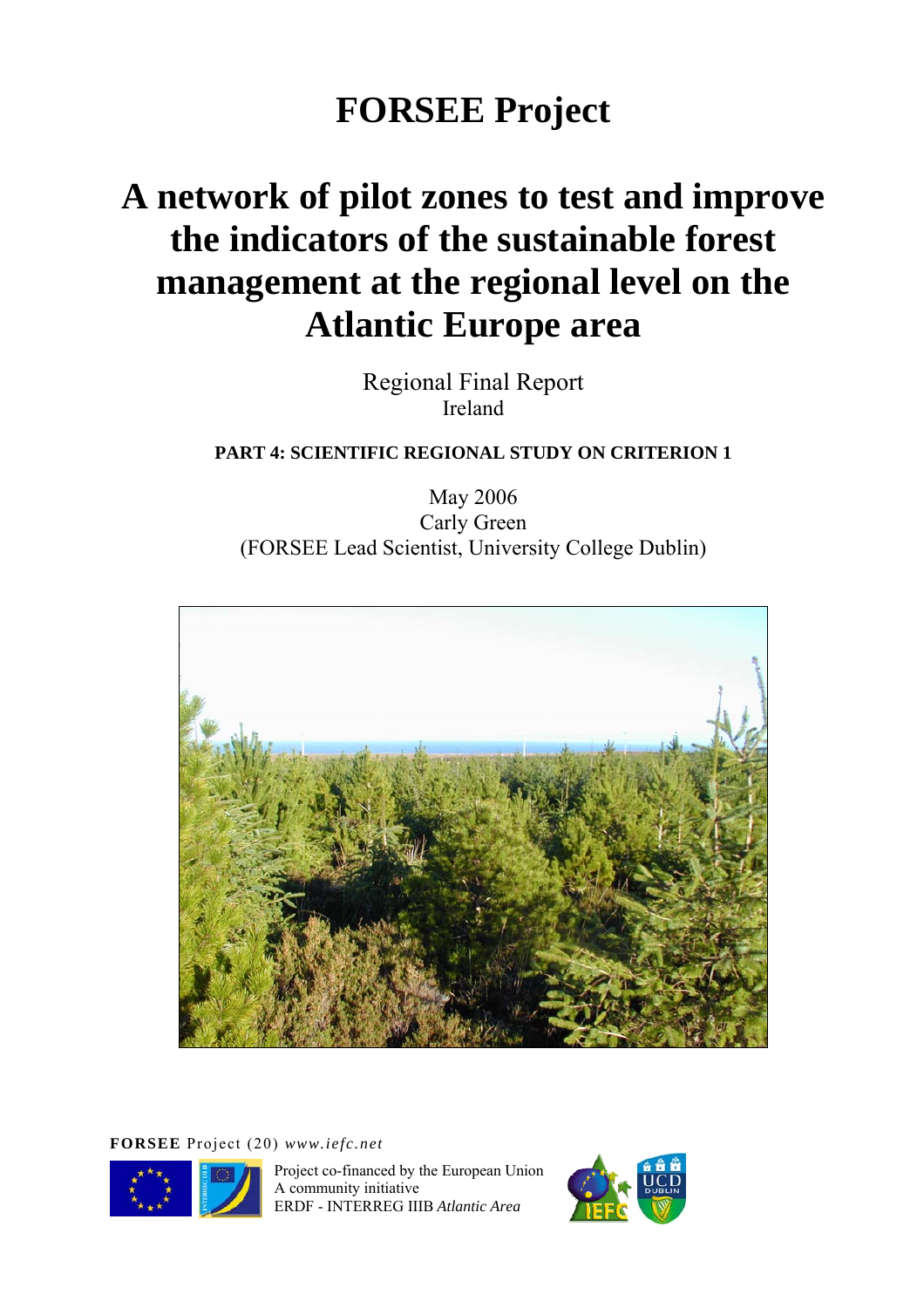### *Chapter 9.Kyoto Carbon Budgets for Afforestation Activities Reportable Under Article 3.3*

The following paper will be submitted for publication as a result of research funded by the FORSEE project;

Green C, Tobin B, Conway M, and Farrell EP. Carbon stock changes in young conifer plantations afforested on blanket peat. To be submitted to Forest Ecology and Management following internal review.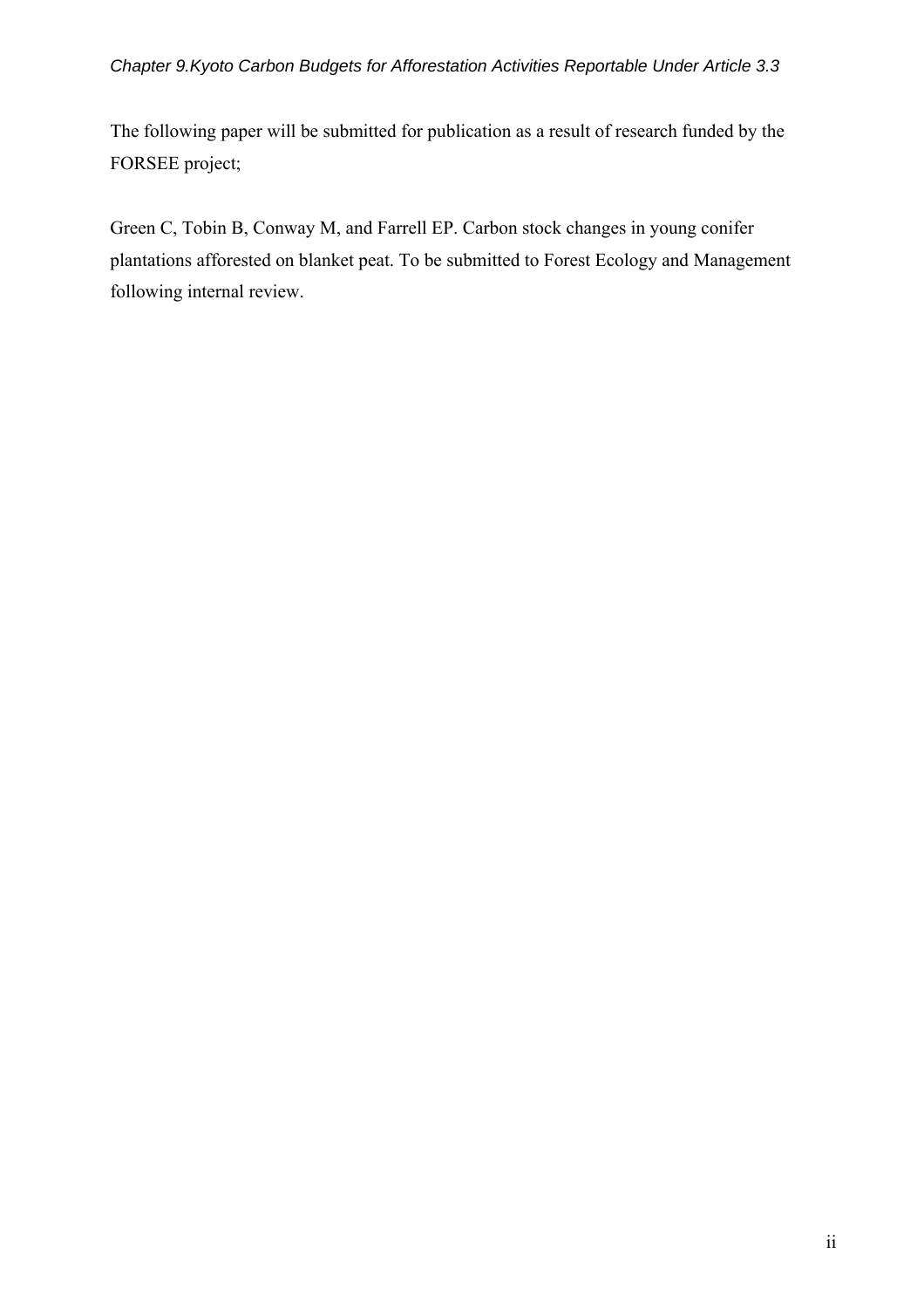## **Table of Contents**

| 1. Objective                             | $\mathbf{1}$   |
|------------------------------------------|----------------|
| 2. Material and Methods                  | $\overline{2}$ |
| 2.1 Pilot Zone Description               | $\overline{2}$ |
| 2.2 Model Development                    | 3              |
| 2.3 Regional C Stock Estimate            | $\overline{4}$ |
| 2.4 Current C Increment                  | $\overline{4}$ |
| 2.5 Uncertainty Analysis                 | $\overline{4}$ |
| 3. Results and Discussion                | 8              |
| 3.1 Regional C Stock Estimates           | 8              |
| 3.2 Uncertainty and Sensitivity Analysis | 9              |
| 3.3 C Increment Map                      | 10             |
| 4. Conclusion                            | 11             |
| <b>References</b>                        | 12             |
| <b>Appendix I</b><br><b>Data</b>         | 15             |
| <b>Appendix II Submitted Paper</b>       | 18             |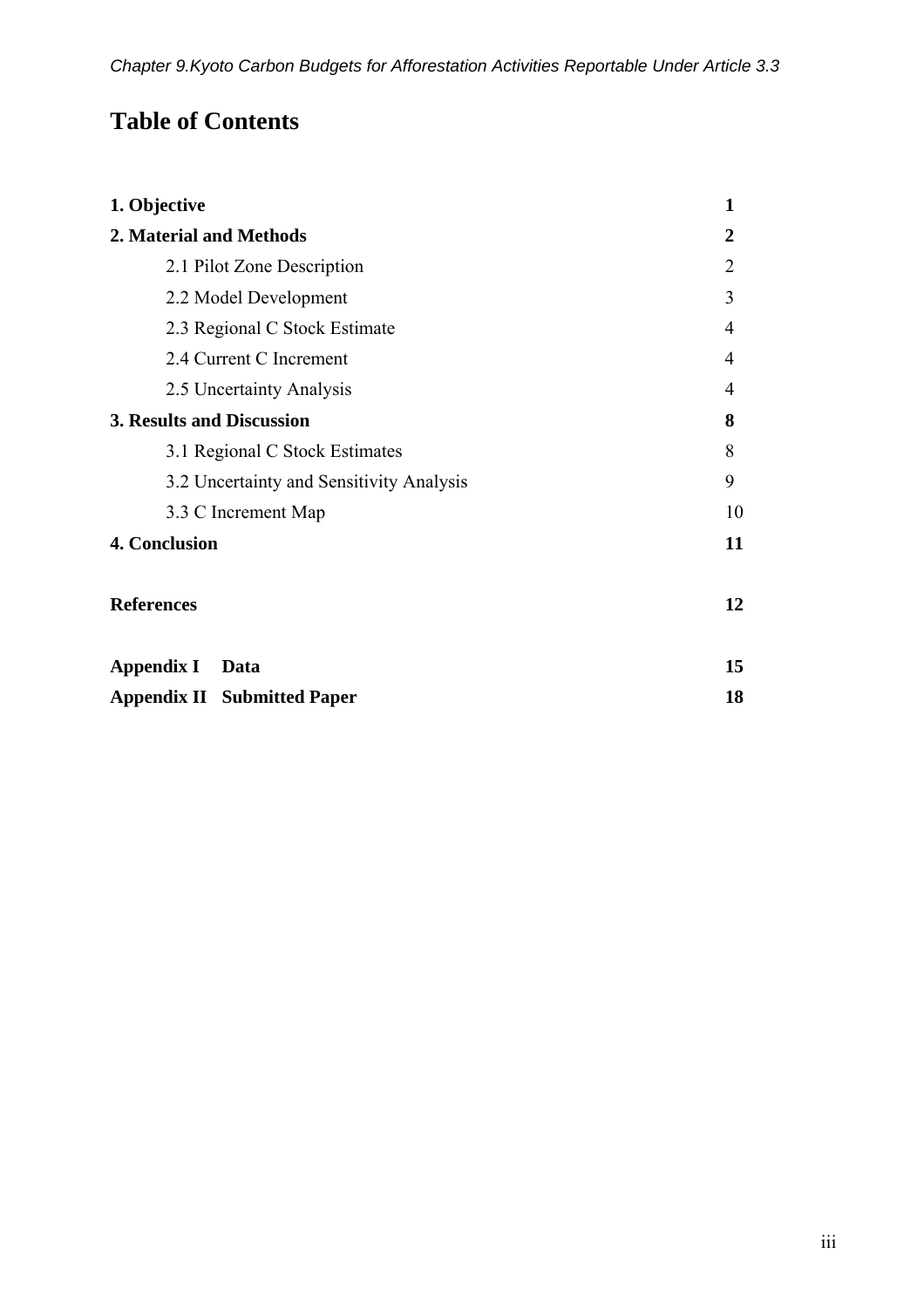### **1. Objectives**

Estimates of forest biomass stock are an important indicator of sustainable forestry, being a gauge for forest health and economic vitality. Although biomass estimates have long been a measure of forest productivity, the inclusion of land use change and forestry activities as mitigation measures in global climate change policy has placed new emphasis on developing such estimates. Areas of human induced afforestation since 1990 are recognised as potential carbon (C) sinks under Article 3.3 of the Kyoto Protocol (KP) (UNFCCC 1997). As such, under the terms of the KP rulebook, known as the Marrakech Accords (MA), C measured as an increase due to a human induced land use change can be accounted against national greenhouse gas (GHG) emissions from other sectors during the KPs first commitment period (2008-2012).

Although Ireland has a relatively small area of forest cover by European standards, it has one of the highest annual rates of land use change to forestry (FRA 2000). Over 3.2% of the national land area was converted to forest between 1990 and 2003, the majority planted along the countries western seaboard (Anon 2005). Ireland now has the largest potential forest area in the European Union eligible for Article 3.3 reporting to the Kyoto Protocol. Consequently, its potential contribution to the migation of the nations ever increasing GHG emissions (Howley and O'Gallachoir 2005) is enshrined in national policy (Anon 2000).

C stock estimates on lands afforested since 1990 must be inclusive of five C pools to be eligible for reporting to the KP. Estimates of these pools, namely the above- and belowground biomass, litter, deadwood, and soil organic carbon (SOC), must be developed in a transparent and verifiable manner in accordance with the International Panel for Climate Change (IPCC) good practice guidance for the Land Use, Land Use Change and Forestry Sector (GPG LULUCF) (Penman et al. 2004). This requires that nationally specific activity data and emission factors and models be used to ensure estimates with the lowest possible uncertainty.

As such, there is increased interest in collecting data and development of models that are representative of the specific forestry conditions found where levels of afforestation are high. Focusing research in these areas will ensure that the C sequestration potential of forests is fully understood and that estimates with the lowest possible uncertainty will be achieved and subsequently that the mitigation potential of these areas will be fully acknowledged in the national GHG accounting methodology.

Therefore the objectives of this study were to;

1. Develop biomass functions to estimate above and belowground biomass in typical forest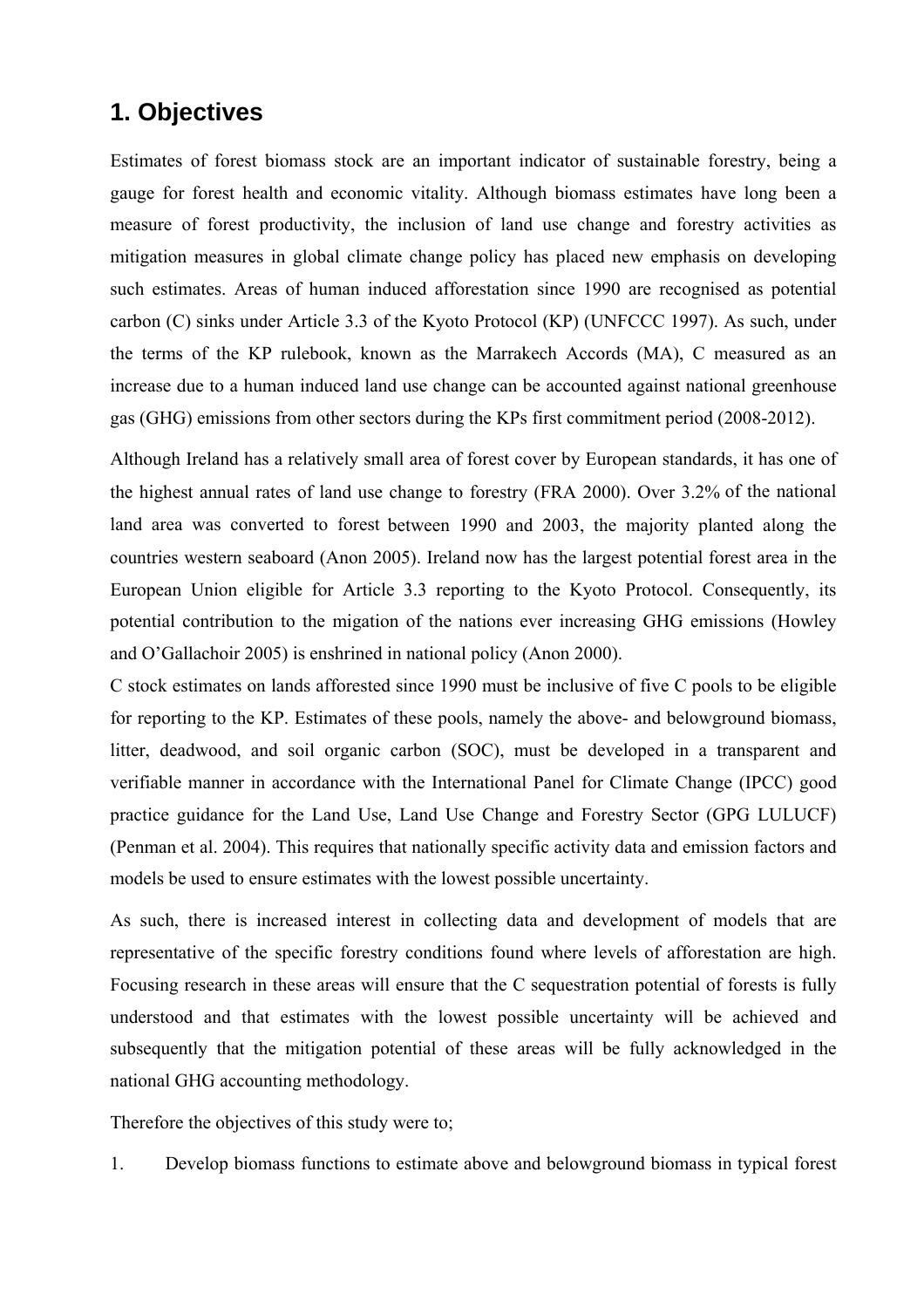*Chapter 9.Kyoto Carbon Budgets for Afforestation Activities Reportable Under Article 3.3*  areas found in the region

- 2. Investigate the potential contribution of understorey biomass to the total forest C stock in forest planted post 1990
- 3. Develop a regional C stock estimate, with uncertainty, in accordance with IPCC good practice methodology, with a view as a template for developing national C stock estimates.

### **2. Material and Methods**

C stock estimates were developed within a selected pilot zone in accordance with the IPCC GPG LULUCF (Penman et al. 2004). These estimates were inclusive of the five identified forest C pools and were developed using data from the national forest inventory (NFI) in conjunction with regionally specific models, which were developed as part of this project.

### 2.1 Pilot zone Description

 $\overline{a}$ 

This study was undertaken with the administrative boundary of county Mayo, located along the western seaboard of Ireland. The pilot zone area was defined as North Mayo (Figure 1) encompassing an area of 243,000 ha of which 37,350ha is classified as forest land. Within this region the landscape ranges from relatively flat farmed fields in the east to quartzite peaks along the Atlantic coastline.

The pilot zone, as with the majority of the west coast of Ireland, experiences annual rainfall in excess of 1140mm per year, and mean temperatures in January of 5.7 °C and in July of 14 °C (Collins and Cummins 1996). The predominant soil type is classified as Histosol.

By definition, a forest in Ireland is described as an area greater than 0.1 ha with a minimum width of 20 m. Crown cover must be in excess of 20% and the forest must consisit of trees that have the potential to reach 5 m in height and includes recently clearfelled areas.

Trees grown for fruit or flowers and woody species such as furze (*Ulex europeaus*) and rhododendron are excluded (Hendrick, E. personal communication, 29<sup>th</sup> October, 2005)<sup>1</sup>. Area estimated from NFI grid plots in the region indicate 35 600 ha of forestry, or 14.6% of the total pilot zone area. Of this, 12 800 ha or 36% has been planted post 1990. Natural forest cover stands at less than 1% within the county and is representative of the rest of the country (Anon 2003). North Mayo has a long agricultural tradition. Average area of holdings is 22 ha (Crowley

 $1$  This definition varies only on the specification of minimum area (and width) from definitions historically reported to the FAO (TBFRA 2000) The reduction in area from 0.5 ha is primarily associated with administration of forest areas in Ireland with the minimum area eligible for forest establishment grants and ongoing premiums is 0.1 ha.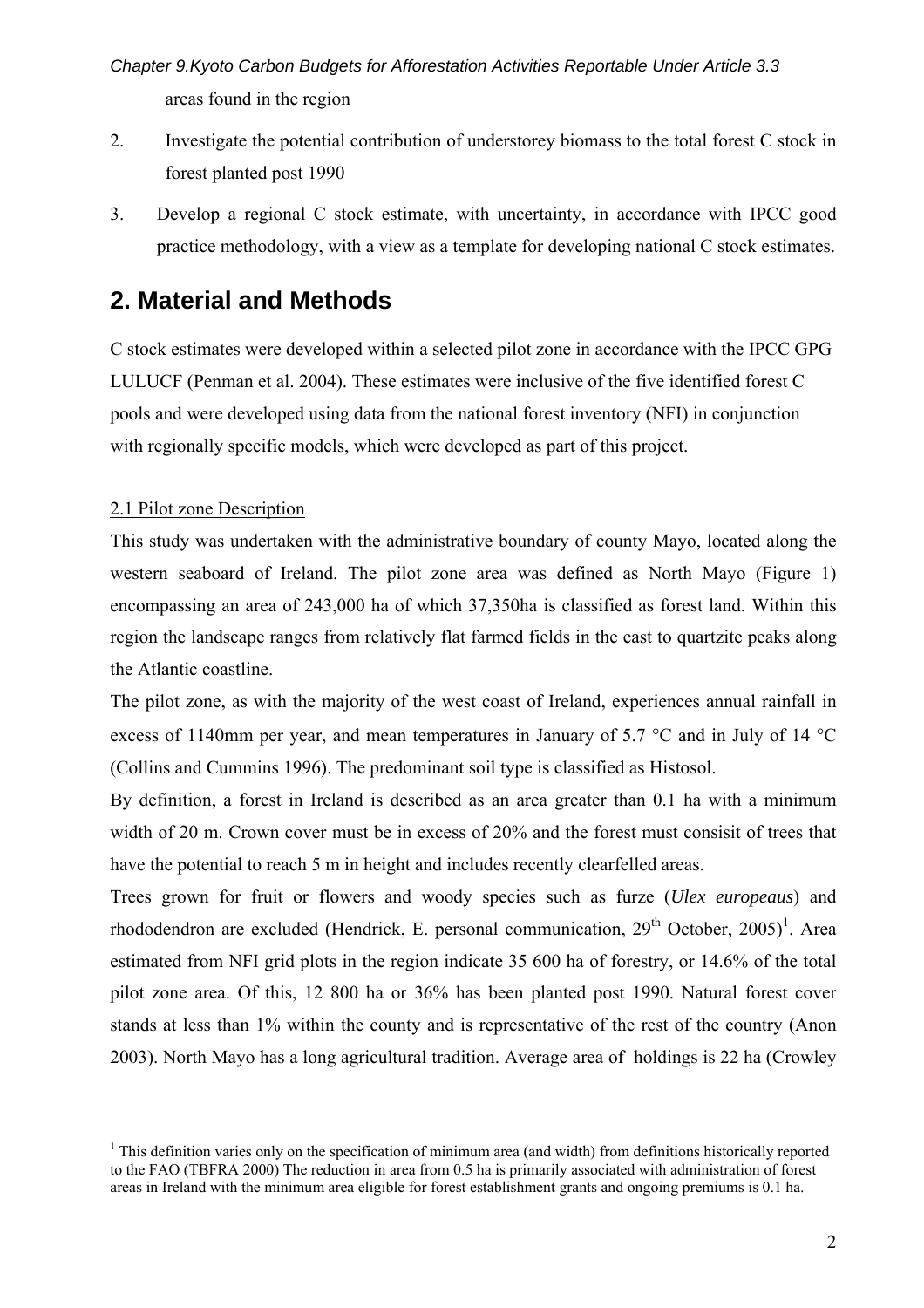*Chapter 9.Kyoto Carbon Budgets for Afforestation Activities Reportable Under Article 3.3*  et al. 2004). Sheep and cattle grazing typify land use prior to afforestation. Diversification by



Figure 1: North Mayo Pilot zone boundary and location of dedicated research sites and NFI plots.

farmers in the area has resulted in the majority (75%) of post 1990 plantations being in private ownership, with an average area of 9 ha. These plantations primarily consist of pure stands of Sitka spruce (*Picea sitchensis* (Bong.) Carr) and lodgepole pine (*Pinus contorta* Douglas ex. Loud.) or intimate mixtures of both species. Few broadleaf plantations are found due to the unfavourable soil conditions in the region.

### 2.2 Model Development

Measurements and samples were taken of tree and understorey biomass at dedicated research sites (Figure 1b) to develop models for the estimation of above- and belowground biomass. A total of 31 research sites were used, five in the development of biomass functions for both Sitka spruce and lodgepole pine and a further 26 in the development of models linking tree attributes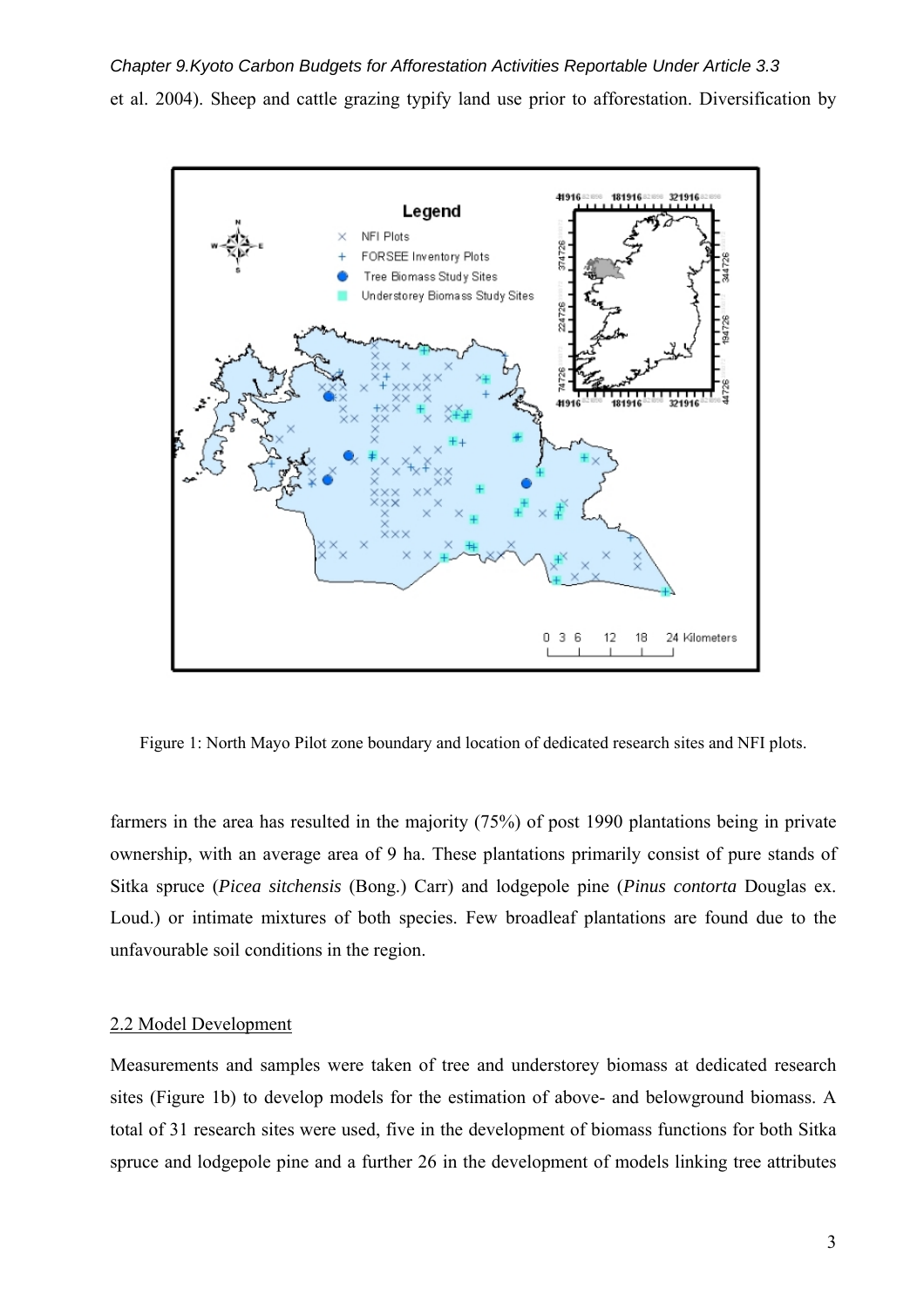### *Chapter 9.Kyoto Carbon Budgets for Afforestation Activities Reportable Under Article 3.3*

to understorey biomass stock. Estimates of the C stock in the litter, deadwood and SOC pools were developed through the application of emission factors based on both national research and expert judgement. All models and emission factor applied in the development of C stock estimates are listed in Tables 1and 2. For more detail on model development and emission factor selection see Appendix B and (Green et al. 2006a).

### 2.3 Regional C Stock Estimate

C stock estimates in post 1990 forests within the pilot zone were developed using data from national forest inventory (NFI) plots (Figure 1c), which was collected in the region in 2005. Total area estimates were generated on the 2 x 2 km NFI grid basis using simple area of proportions methodology with NFI data from each plot being representative of 400ha. The appropriate models and emissions factors were applied to develop a C stock at each plot which was then upscaled to 400 ha and all plots aggregated to produce an estimate for the pilot zone (Green et al. 2006a).

### 2.4 Current C increment

The C stock estimate at each plot was divided by the stock to allocate an average C increment over the age of the stand. This was then used to produce a C increment map for the pilot zone. Areas of high and low C increment within the pilot zone were then identified.

### 2.5 Uncertainty Analysis

Uncertainty analysis was undertaken using a Monte Carlo simulation software package known as Crystal Ball (Decisioneering 2005). Monte Carlo analysis randomly generates C stock estimates from the uncertain parameters using an iterative process. Each time the program selects a new value from each parameter's defined probability density function (PDF) until the procedure stabilises toward a smooth frequency distribution. From this distribution the mean stock and overall uncertainty is determined. For a more detailed explanation of the Monte Carlo approach to estimating uncertainty see Winiwarter and Rypdal (2001) and Monni et al. (2004) and Green et al. (2006a).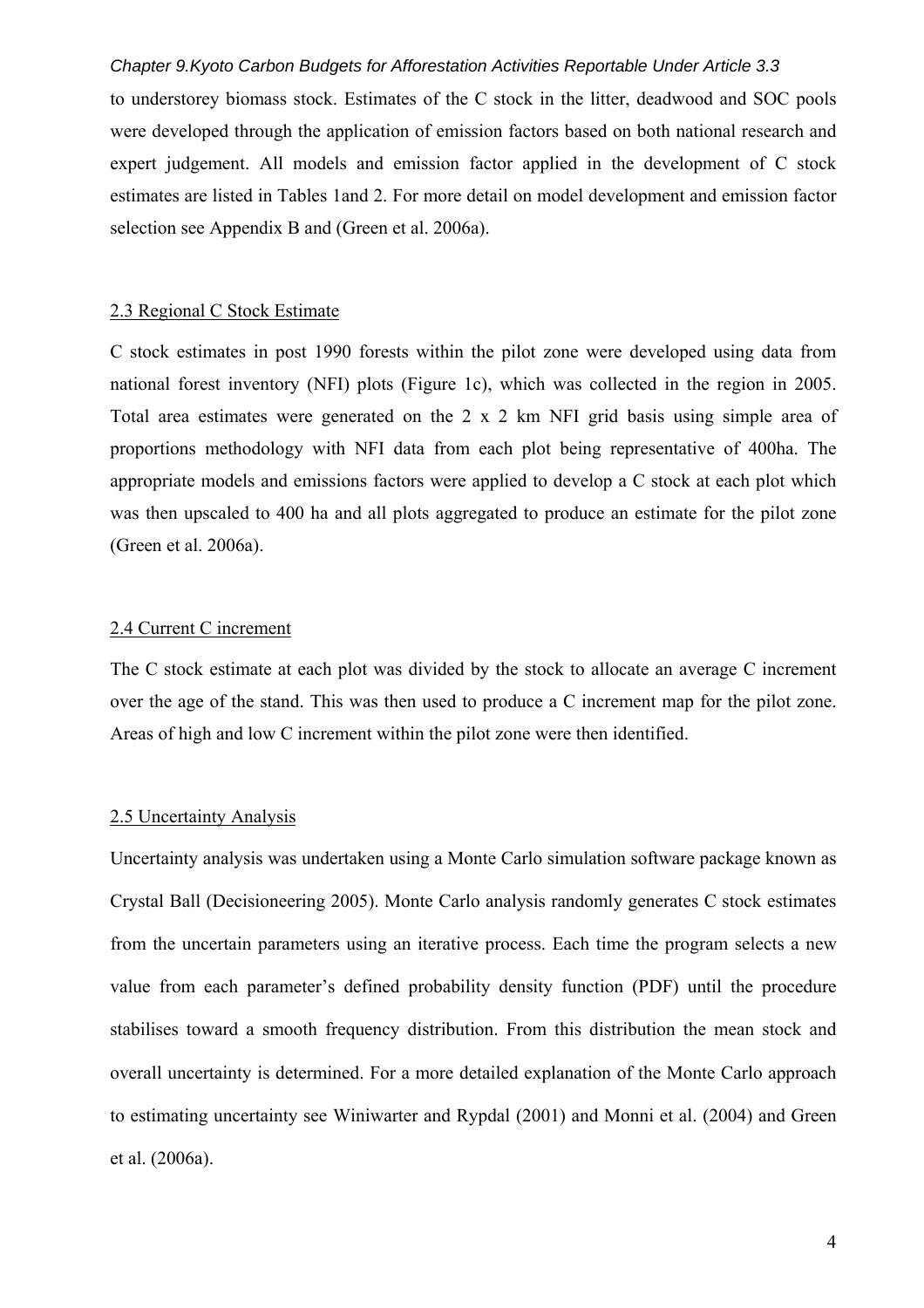### *Chapter 9.Kyoto Carbon Budgets for Afforestation Activities Reportable Under Article 3.3*

In this study 10,000 iterations were used and uncertainties given as the upper and lower bounds of the 95% confidence interval, expressed as a percent relative to the mean value. Uncertainty associated with activity data and emissions factors (Tables 1 and 2) were allocated based on domestic and international literature, expert judgement, and/or recommendations by the IPCC.

The same software package was used to conduct a sensitivity analysis to determine the contribution of each input parameter to the overall uncertainty estimate, leading to the identification of possible areas of future research.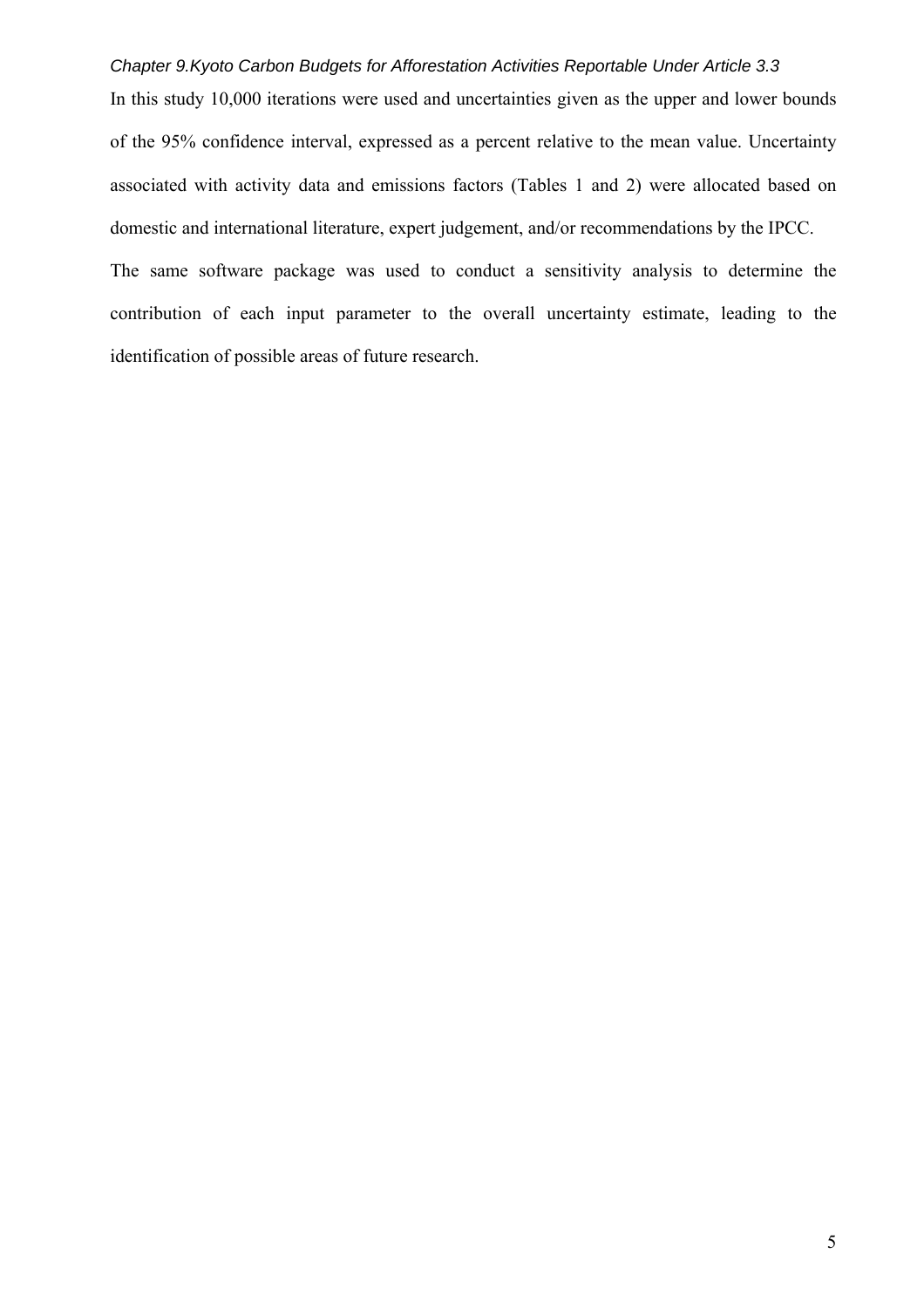| Input                                                                                         | <b>Value</b> | <b>PDF</b> | $min/5\%$ <sup>a</sup> | $Max/95\%$ <sup>b</sup> | <b>Source</b>           |
|-----------------------------------------------------------------------------------------------|--------------|------------|------------------------|-------------------------|-------------------------|
| $\mathrm{SOC}_{\mathrm{ref}}$ - $\mathrm{SOC}_{\mathrm{NonForestLand}}$ (t C ha <sup>-1</sup> | 0.7          | Normal     | 0.57                   | 0.83                    | (Green 2006b)           |
| $yr^{-1})^b$                                                                                  |              |            |                        |                         |                         |
| $EF_{Drainage}$                                                                               | $-1.0$       | Uniform    | $-0.60$                | $-1.4$                  | Adapted from (Byrne and |
|                                                                                               |              |            |                        |                         | Farrell 2005)           |
| $\Delta C$ <sub>LTt</sub> (t C ha <sup>-1</sup> yr <sup>-1</sup> ) <sup>c</sup>               |              |            |                        |                         |                         |
| Coniferous                                                                                    | 0.25         | Normal     | 0.15                   | 0.35                    | (Green 2006b)           |
| <b>Broadleaf</b>                                                                              | 0.8          | Normal     | 0.25                   | 1.55                    | IPCC Table 3.2.1        |

Table 1: List emission factors used for each carbon pool in the development of regional C stock estimates. Taken from (Green et al. 2006a)

a. Probability distribution function

b. max and min refers to the extreme values used in uniform PDF. 5 and 95% are extreme values used in normal and lognorm PDF

c. The default transition time period of 20 years was applied as specified in Penman et al, 2004.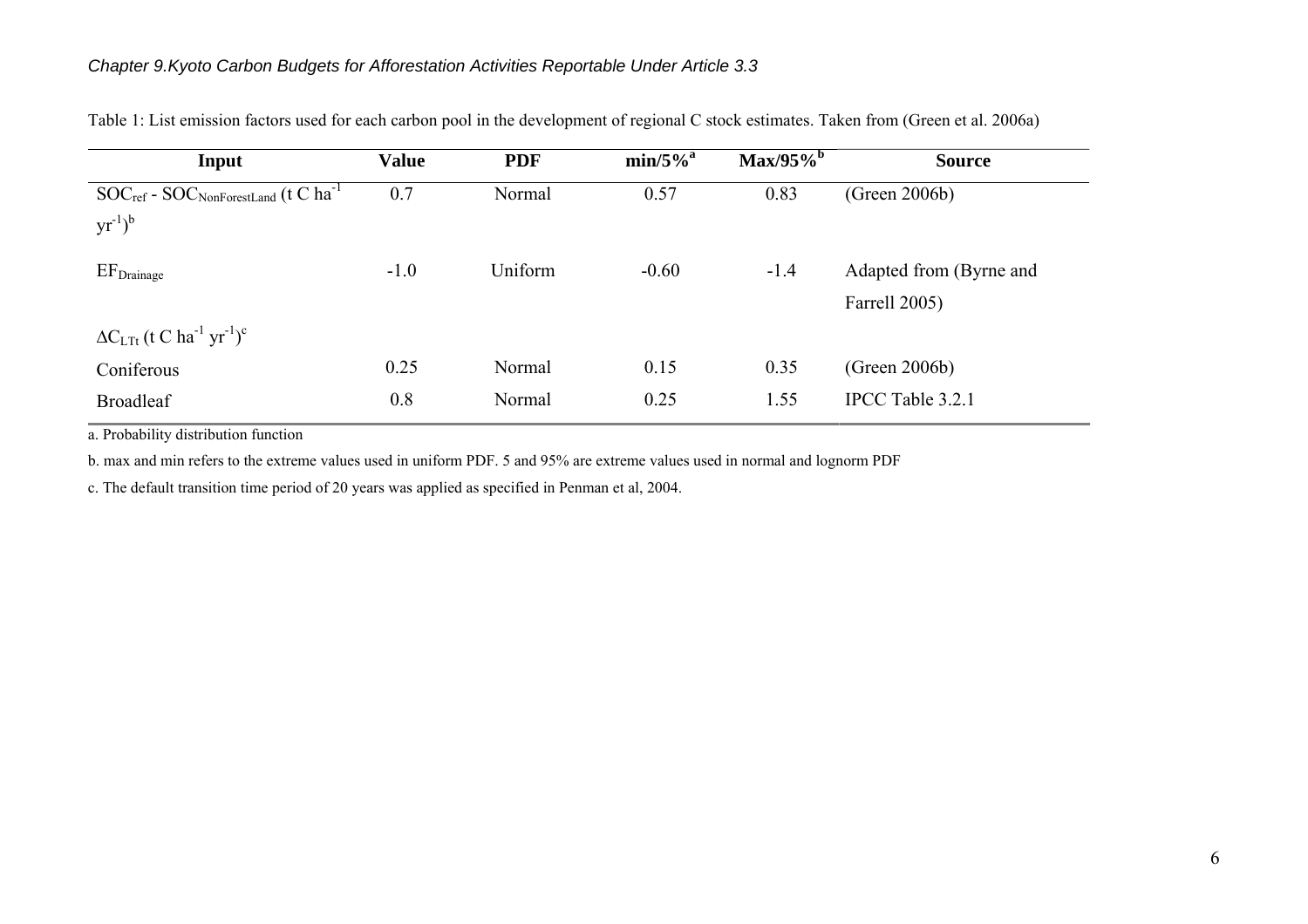Table 2: Biomass functions, root:shoot ratios (R) and associated uncertainty applied to the NFI plot data in development of tree carbon stock estimates. Taken from (Green et al. 2006a)

|                                                        |                          |                |              |              |                         | Uncertainty |
|--------------------------------------------------------|--------------------------|----------------|--------------|--------------|-------------------------|-------------|
| Species                                                | Form <sup>1</sup>        | a              | $\mathbf b$  | $\mathbf{c}$ | Reference               | $(\%)$      |
| Picea sitchensis (small <sup>1</sup> ) <sup>ab</sup> ) | $aln(H)+b$               |                | 2.876 0.442  |              | (Green et al. 2006b)    | 5.1         |
| Pinus contorta (small) <sup>ab</sup>                   | $aln(H)+b$               |                | 2.876 0.442  |              | (Green et al. 2006b)    | 5.1         |
| Picea sitchensis <sup>ab</sup>                         | $A(DBH(H))$ <sup>b</sup> | 0.140          | 1.23         |              | (Black et al. 2006)     | 8           |
| Pinus contorta $(\text{stem})^+$                       | $aD^b$                   |                | 0.049 2.429  |              | (Gholz et al. 1979)     | 23          |
| Pinus contorta (foliage) <sup>+</sup>                  | $aD^b$                   |                | 0.024 1.836  |              | (Gholz et al. 1979)     | 48          |
| Pinus contorta (branches) <sup>+</sup>                 | $aD^b$                   |                | 0.009 2.353  |              | (Gholz et al. 1979)     | 49          |
| Picea abies $(small)$ <sup>+</sup>                     | $aD^2+b(D-c)$            |                | 200.37 99.36 | 25           | (Braekke 1986)          | 30          |
| Picea abies <sup>+</sup>                               | $aD^b$                   |                | 0.272 2.104  |              | (Jokela et al. 1986)    | 15          |
| Larix $sp.$ <sup>+</sup>                               | $aD^b$                   |                | 0.095 2.357  |              | (Ker 1980)              | 14          |
| Fraxinus excelsior*                                    | $a+b(lnD)$               | $-2.460$ 2.488 |              |              | (Bunce 1968)            | 30          |
| Salix sp.                                              | $aD^b$                   |                | 0.062 2.509  |              | (Perola and Alban 1994) | 30          |
| Understorey vegetation                                 | $aexp^{(bH)}$            |                | 18.96 -0.65  |              | (Green et al. 2006b)    | 48          |

1. Small trees are defined as being below merchantable timber volume (i.e.  $DBH < 7$  cm)

ab indicates that above and belowground are incorporated in the equation

+ Root:Shoot ratio of 0.46 ( <sup>±</sup>111%) applied taken form IPCC Table 3A1.8

\*Root:Shoot ratio of 0.43 ( ±91%) taken from IPCC Table 3A.1.8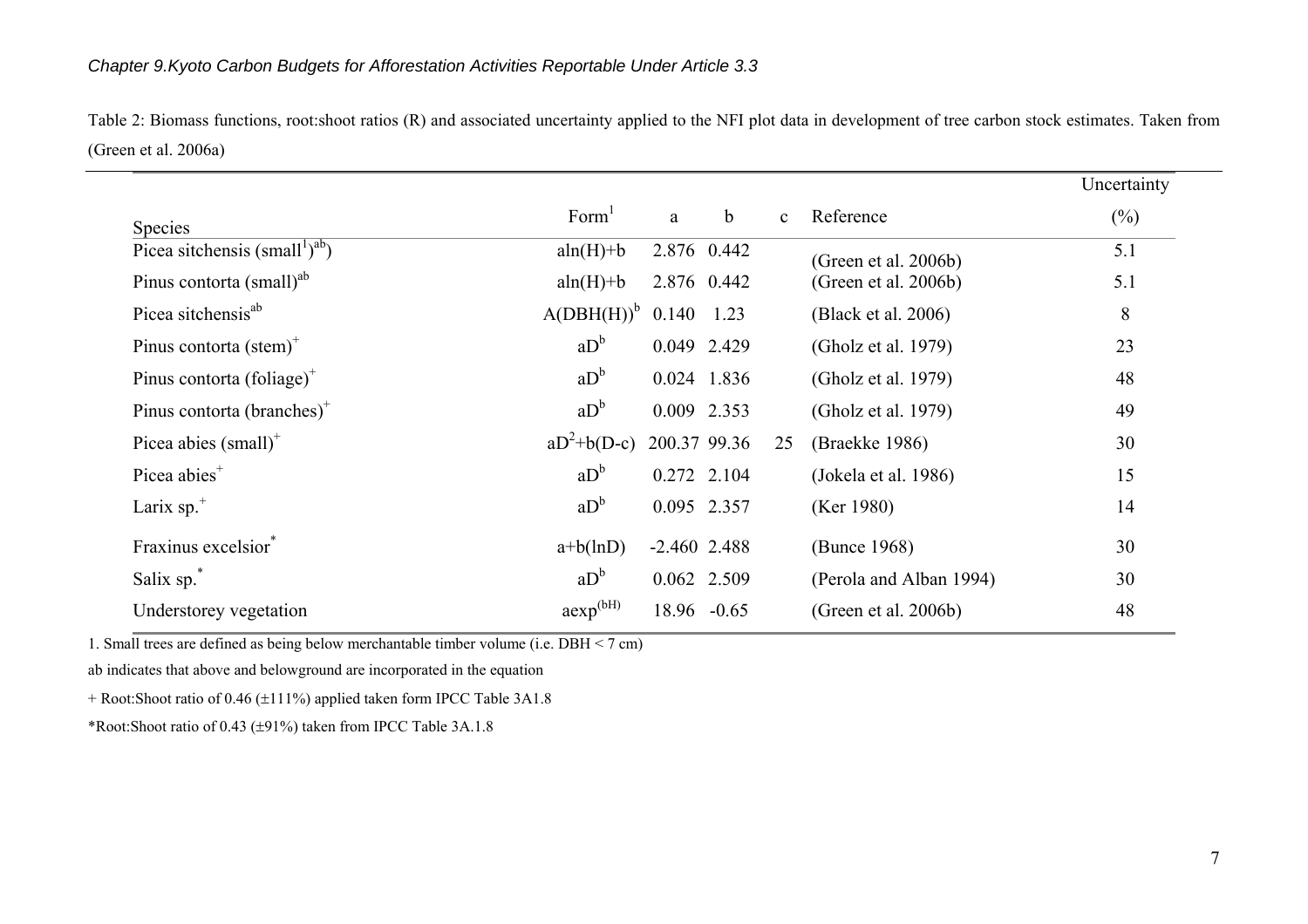### **3. Results and Discussion**

Within the pilot zone a total of 124 NFI plots were identified of which 32 were located in post 1990 forests (Figure 1). The distribution of the plots indicate the non-continuous nature of forest land in the pilot zone, a result of numerous private owners with relatively small forest holdings by European standards (FRA 2000). For ease of discussion these plots were categorised into three main areas, Northern, Central and Eastern. Forest age was found to be evenly distributed between the three zones. As expected, the main two species were Sitka spruce and Lodgepole pine, the main soil type organic and most stands were in private ownership (See Appendix A).

### 3.1 Regional C Stock Estimate

C stock estimates for each pool were calculated for the year 2004 (Table 3). The above- and belowground C pool was the largest contributor to the total forest C stock in the pilot zone. The contribution of the understorey biomass to the estimates for the above- and belowground biomass pool was almost 11%. Previous stock estimates for forestlands in Ireland do not take into consideration the C stock in the understorey (Gallagher et al. 2004). The results of this study indicate that its contribution in post 1990 forests is comparable with that measured in the litter C pool (Table 3).

| <b>Carbon Pool</b>            | <b>2004 Stock Estimate</b> | <b>Uncertainty</b> |
|-------------------------------|----------------------------|--------------------|
|                               | (t C) <sup>a</sup>         | $(\%)$             |
| <b>Above- and Belowground</b> | $-265271$                  | 13                 |
| Trees                         | $-237114$                  | 14                 |
| Understorey                   | $-28157$                   | 23                 |
| <b>Litter</b>                 | $-29400$                   | 49                 |
| <b>Soil Organic Carbon</b>    | 106040                     | 19                 |
| <b>Total</b>                  | -188631                    | 11                 |

Table 3: Pilot zone carbon stock estimate for each forest pool estimated from 2004 NFI plot data.

a. Negative numbers represent C uptake (sink) and positive numbers C release (source).

Emissions from the SOC pool were significant to the overall C stock budget as the predominant (i.e. 91%) forest soil type in the pilot zone, identified from NFI data, was organic. The remaining plots were identified as a wet mineral gley. The C emission from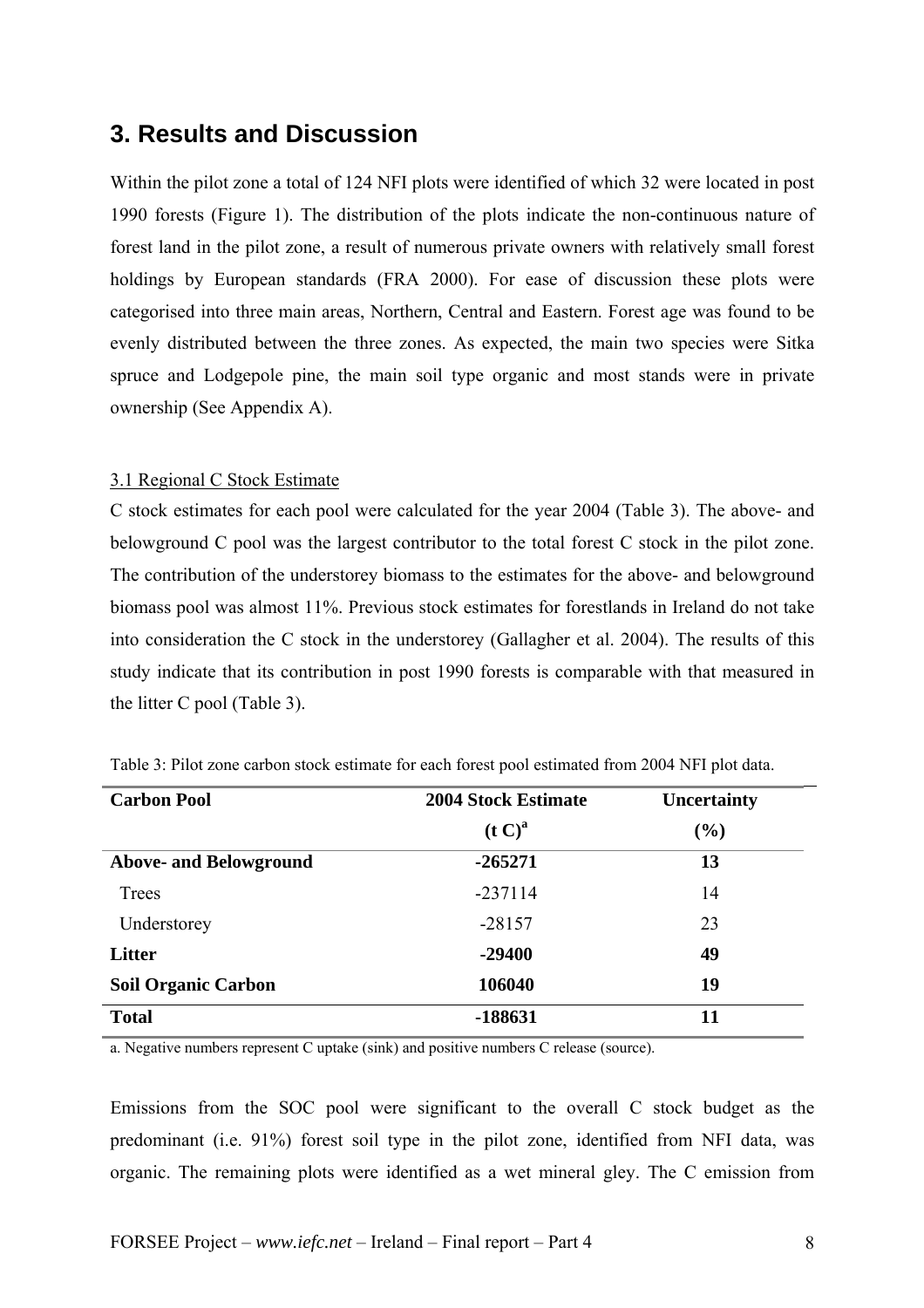afforested organic soils (Table 1) sometimes resulted in the plot estimates (and subsequently its representative forest area) being identified as a source of C. This occurred either where the forest plot was located in stands in the very early establishment phase or in a stand experiencing low productivity (Green et al. 2006b). In both cases tree biomass and therefore C increment in the above- and belowground C pool was lower than  $1 \text{ t C}$  ha<sup>-1</sup> yr<sup>-1</sup>. A total of four plots (or 1600ha) in the region were classified as being a source of C in 2004.

The litter pool contributed 7% to the total C stock and had the highest associated uncertainty. This is largely due to the emission factor being selected from only one national study (Green 2006b) that had not been verified in the region. Although the value compared well with published default values (Penman et al. 2004) more research on litter accumulation in the region would be required to improve on estimates for this C pool.

The total C stock in the pilot zone was estimated as 0.19 Mt C  $\pm$  11% (Table 3). Afforestation in the region could offset 1% of the nation's reported annual emission in 2004 (McGettigan et al. 2006) (Box 1). Applying the current trade price for C of  $\epsilon 12^2$  per ton of CO<sub>2</sub> equivalent, this resource is worth \$7.5 million.

### 3.2 Uncertainty and Sensitivity Analysis

The uncertainty associated with the total C stock in the LULUCF sector was relatively low compared with that reported by other Parties to the KP (Green 2006a). This was the result of the targeted research in key areas undertaken in the pilot zone. A sensitivity analysis of all the parameters used to generate total C stock estimates found that three sources of uncertainty were responsible for over 95% of the total uncertainty (Table 4). The most significant was the variability of tree data collected in the NFI. Such variation is typical of stands in the early establishment phase. This combined with a small NFI plot radius (3 m) and subsequent small sample results in this variability being responsible for over 60% of the total uncertainty.

The total uncertainty would also benefit from improved confidence in the emission factor for organic soils. This would come from increased research to enable modelling of the full C budget for afforested organic soils.

<sup>&</sup>lt;sup>2</sup> Available at  $\frac{http://blog.carbon-360.com}{http://blog.carbon-360.com}$ . Last accessed 26<sup>th</sup> May 2006.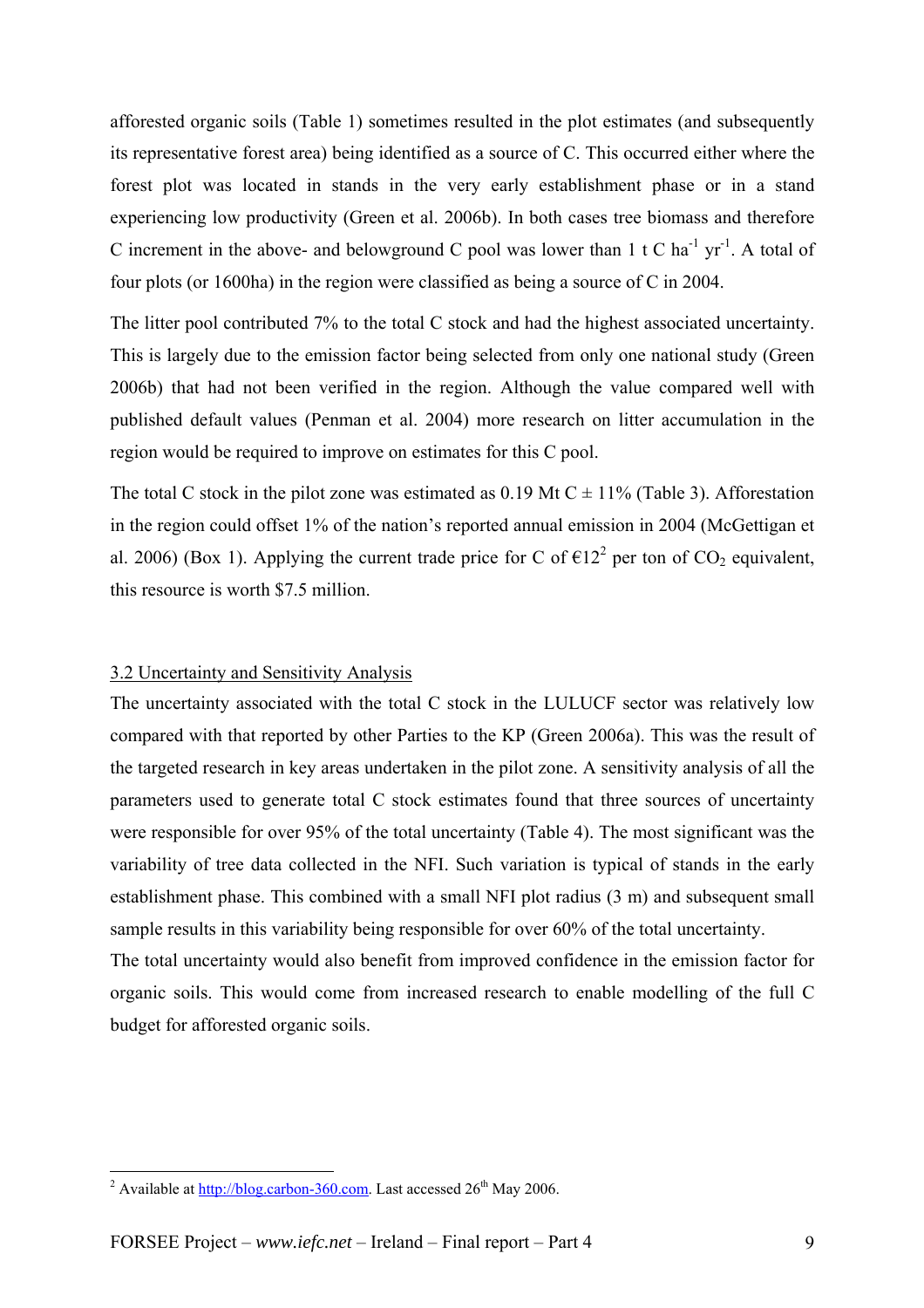| <b>Carbon Pool</b>            | <b>Contribution to Overall</b><br>Uncertainty $(\% )$ | Source of 95% of the<br>uncertainty |
|-------------------------------|-------------------------------------------------------|-------------------------------------|
| <b>Above- and Belowground</b> | 60.6                                                  | NFI plot tree height<br>variance    |
| <b>Soil Organic Carbon</b>    | 25.4                                                  | Confidence in emission<br>factor    |
| <b>Litter</b>                 | 10.9                                                  | Confidence in emission<br>factor    |

Table 4: Sensitivity of each parameter to the confidence in the overall C stock estimate

### 3.3 C Incement Map

Annual C increment varied greatly throughout the pilot zone (Figure 2) ranging from a sink of 8 t C ha<sup>-1</sup> yr<sup>-1</sup> to a source of 0.5 t C ha<sup>-1</sup> yr<sup>-1</sup>. In general the Eastern area experienced considerably higher C increment compared with the other two regions. This supports published productivity maps that indicate conditions in this area are likely to support forests of higher productivity than in the northern and western areas of the pilot zone (Anon 2003).



Figure 2: Average carbon increment (t C ha<sup>-1</sup> yr<sup>-1</sup>) map for North Mayo Pilot zone 2004. Each point is representative of 400 ha. Negative values represent a C sink, positive a C source.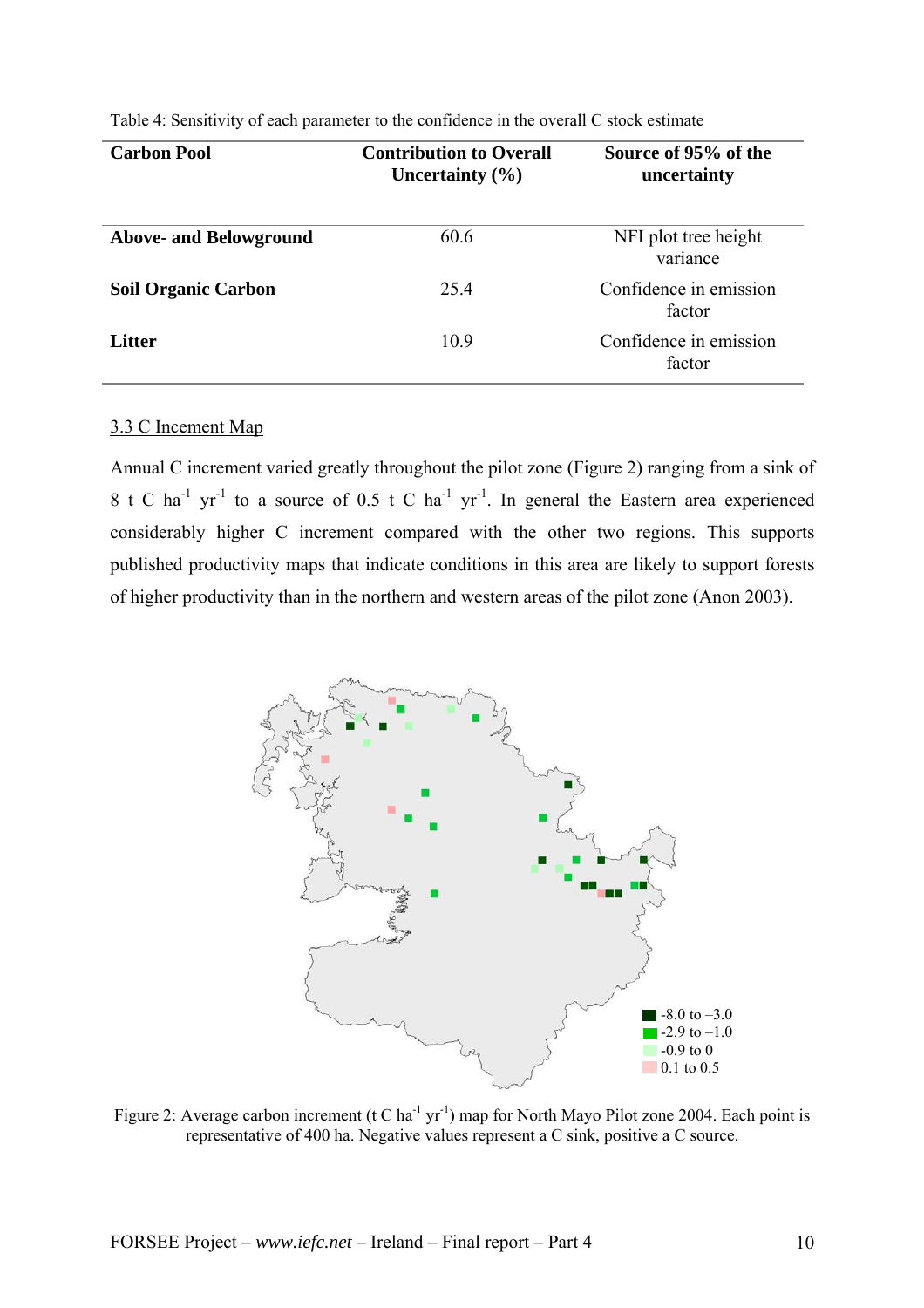### **4. Conclusion**

Within the pilot zone 12 800 ha of forest have been planted since 1990 and the C stock in these forest in 2004 was 0.19 Mt C. The large majority of the C stock is associated with the above- and belowground biomass pool, however this is substantially offset by emissions from drained organic soils. Research funded by this project enabled the above- and belowground biomass to be estimated with a relatively high level of confidence. Further research is now required into emission factors for both the soil organic carbon and litter pools to improve the overall C stock estimate.

This C stock within the pilot zone has an important role to play as a GHG mitigation measure. As a C sink the resource has a market value of  $\epsilon$ 7.5 million. Forests within the pilot zone area provide an important contribution to the mitigation of national C emissions at present and will continue to do so into the future.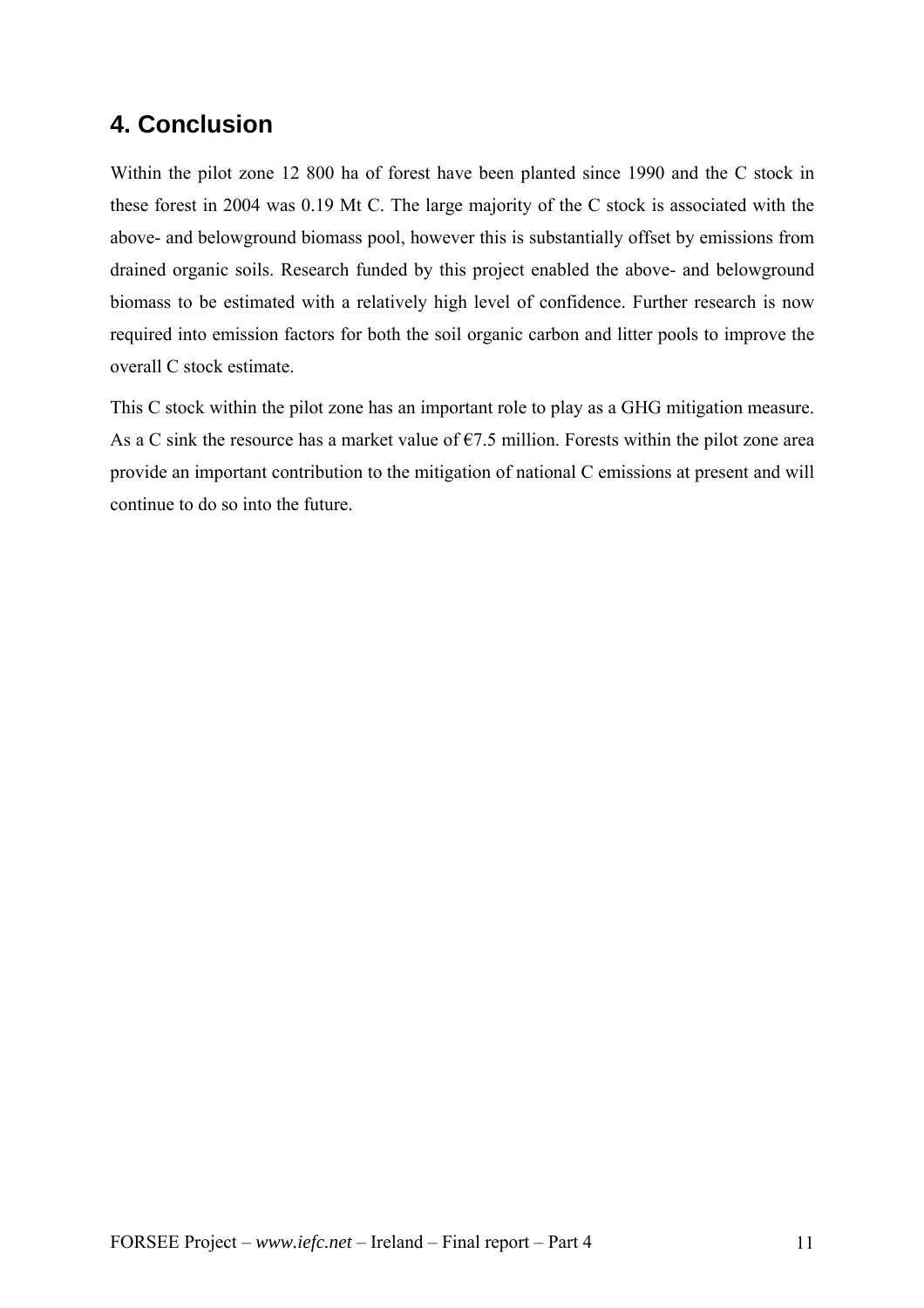### **References**

- Anon (2000). National Climate Change Strategy Ireland. Dublin, Department of Environment**:** 14.
- Anon (2003). Indicative Forest Strategy for County Mayo. Johnstown Castle Estate, County Wexford, Forest Service, Department of Communications, Marine and Natural Resources**:** 20.
- Anon (2005). National Annual Afforestation Statistics. Johnstown Castle, County Wexford, Forest Service.
- Black, K, T Bolger, P Davis, M Nieuwenhuis, B Reidy, G Saiz, B Tobin and B Osborne (2006). Inventory and Eddy Covariance-Based Estimates of Annual Carbon Sequestration in a Sitka Spruce (<I>Picea Sitchensis</I> (Bong.) Carr.) Forest Ecosystem. European Journal of Forest Research: 1-12.
- Braekke, FH (1986). Distribution and Yield of Biomass from Young Pinus Sylvestris and Picea Abies Stands on Drained and Fertilised Peatland. Scandinavian Journal of Forest Research 1: 49-66.
- Bunce, RGH (1968). Biomass and Production of Trees in a Mixed Deciduous Woodland. I Girth and Height as Parameters for the Estimation of Tree Dry Weight.
- Byrne, KA and EP Farrell (2005). The Effect of Afforestation on Soil Carbon Dioxide Emissions in Blanket Peatland in Ireland. Forestry 78(3).

Collins, JF and T Cummins, Eds. (1996). Agroclimatic Atlas of Ireland. Dublin, AGMET.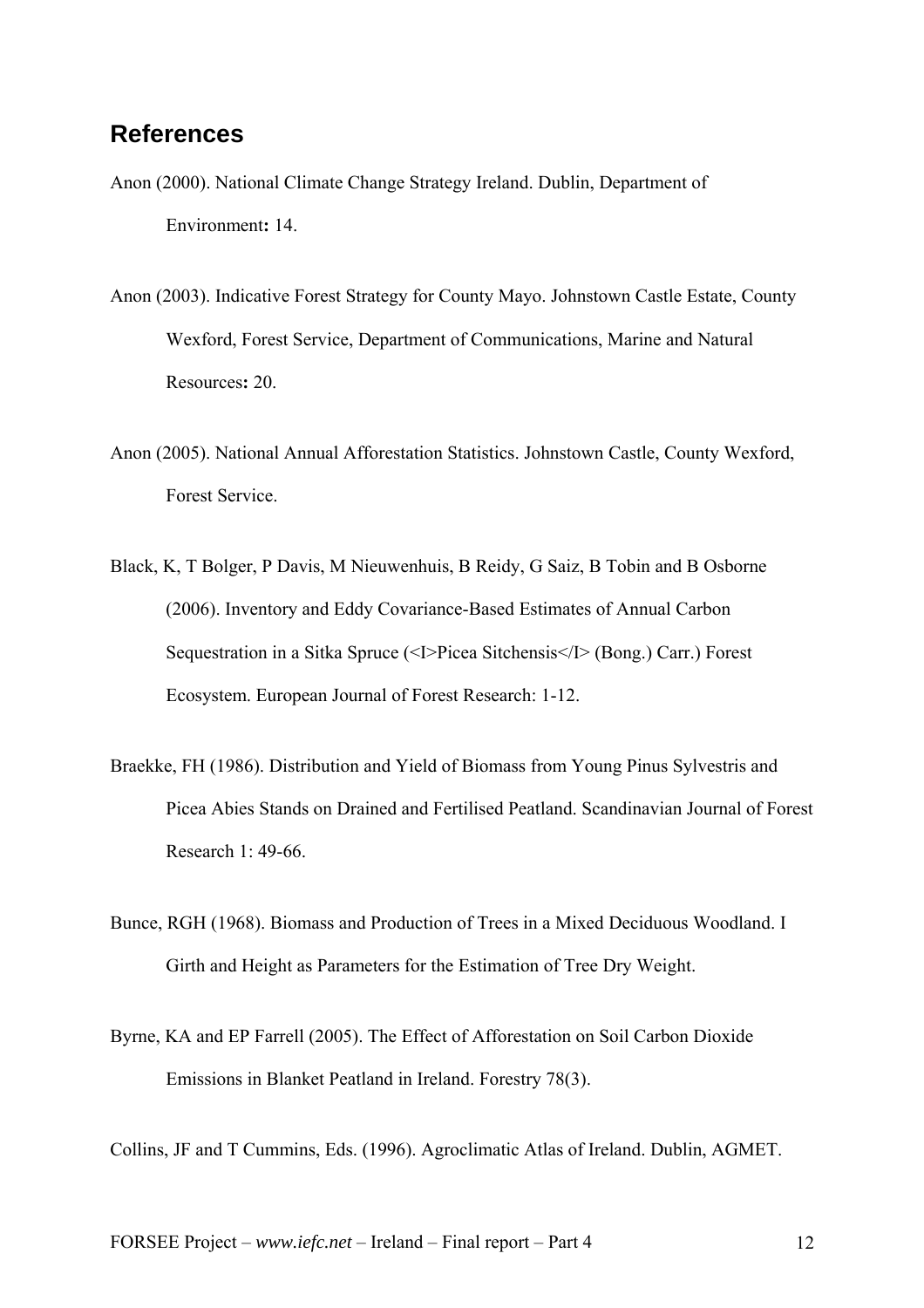Crowley, C, D Meredith and J Walsh (2004). Population and Agricultural Change in Rural Ireland - 1991-2002. Rural Development Conference, Dublin, Teagasc.

Decisioneering (2005). Crystal Ball 7.2. Monte Carlo simulation tool for Excel spreadsheet.

FRA (2000). Global Forest Resource Assessment 2000. Main Report, FAO.

- Gallagher, G, E Hendrick and KA Byrne (2004). Preliminary Estimates of Biomass Carbon Stocks in Managed Forests in the Republic of Ireland over the Period 1990-2000. Irish Forestry 61(1): 35-46.
- Gholz, HL, CC Grier, AG Campbell and AT Brown (1979). Equations for Estimating Biomass and Leaf Area of Plants in the Pacific Northwest. after Ter-Mikaelian, 1997.
- Green, C (2006a). Improved Methods for Estimating and Reporting Carbon Stock Changes on Afforested Lands in Accordance with International Climate Change Policy. School of Biological and Environmental Science. Dublin, University College Dublin**:** 223.
- Green, C (2006b). Improved Methods for Estimating and Reporting Carbon Stock Changes on Afforested Lands in Accordance with International Climate Change Policy. School of Biological and Environmental Science. Dublin, University College Dublin**:** 208.
- Green, C, E Farrell and K Byrne (2006a). Kyoto Carbon Budgets for Afforestation Activities Reportable under Article 3.3. Submitted to Climate Policy.
- Green, C, B Tobin, EP Farrell and M Nieuwenhuis (2006b). Carbon Stock Changes in Young Conifer Plantations Afforested on Blanket Peat. Submitted to Forest Ecology and Management.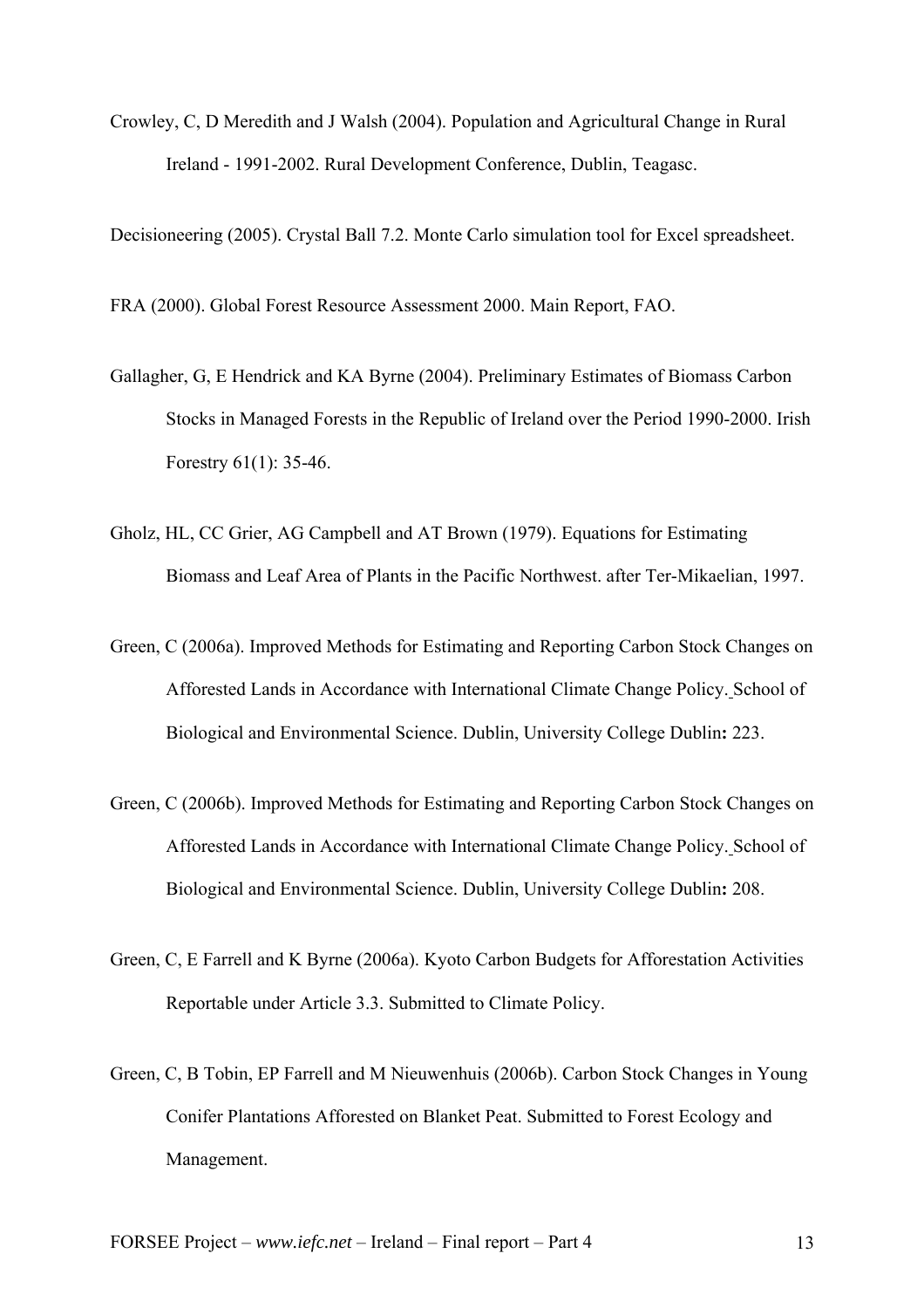- Howley, M and B OGallachoir (2005). Energy in Ireland. Trends, Issues and Indicators. Dublin, Sustainable Energy Ireland**:** 70.
- Jokela, EJ, JP Van Gurp, RD Briggs and EH White (1986). Biomass Estimation Equation for Norway Spruce in New York. Canadian Journal of Forest Research 16: 413-415.
- Ker, MF (1980). Tree Biomass Equaitons for 10 Major Spescies in Cumberland County, Nova Scotia. after Ter-Mikaelian, 1997.
- McGettigan, M, P Duffy and N Connolly (2006). National Inventory Report 2005. Greenhouse Gas Emissions Reported to the United Nations Framework Convention on Climate Change. Johnstown Castle Estate, Wexford, Ireland, Environmental Protection Agency.
- Penman, J, M Gytarsky, T Hiraishi, T Krug, T Kruger, D Pipatti, L Buendia, K Miwa, T Ngara, T Tanabe and F Wagner, Eds. (2004). Ipcc Good Practice Guidance for Land Use, Land Use Change and Forestry. Ipcc National Greenhouse Gases Inventories Programme. Hayama Kanagawa Japan, Institute for Global Environmental Strategies (IGES).
- Perola, DA and DH Alban (1994). Allometric Biomass Estimators for Aspen-Donimated Ecosystems in the Upper Great Lakes, US Forest Service Reseach Paper.

UNFCCC (1997). Report of the Conference of the Parties on Its Third Session, Held at Kyoto from 1 To 11 December 1997. Kyoto.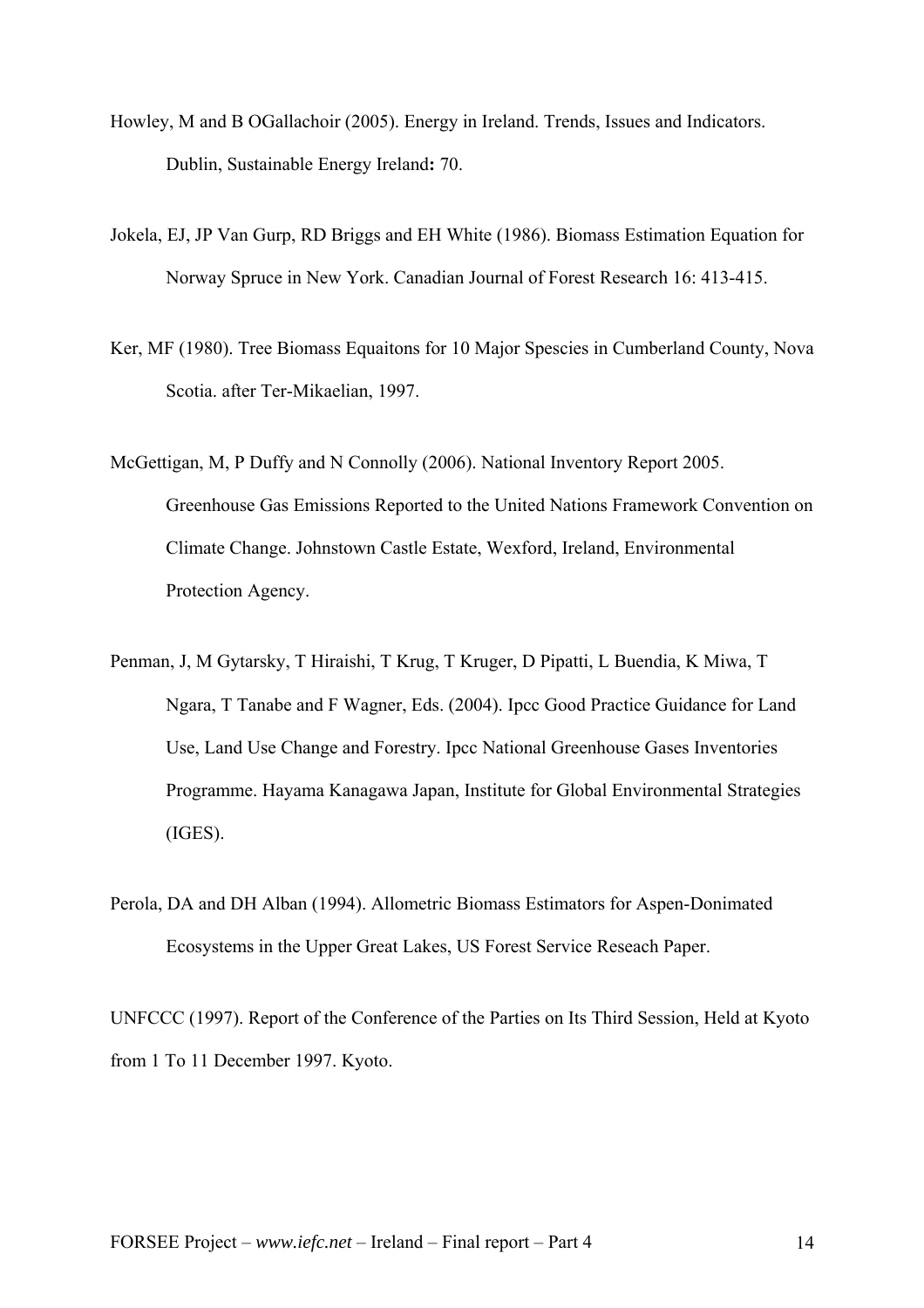## **Appendix I – Data**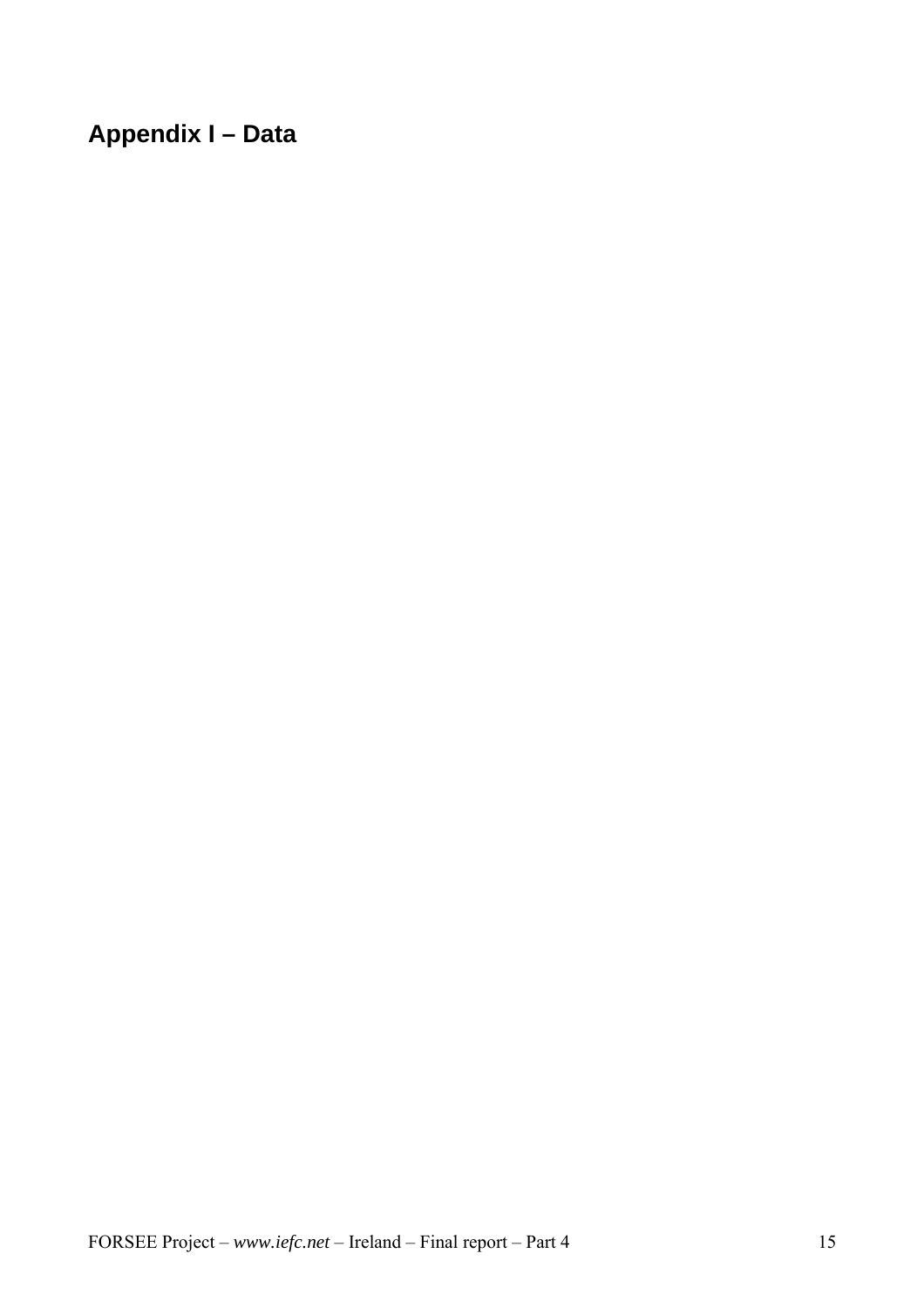### **National Forest Inventory Plot Data – Page 1**

|                         |                    |           | <b>Plot NFI ID</b> |                  |         |                  |                    |                  |                  |
|-------------------------|--------------------|-----------|--------------------|------------------|---------|------------------|--------------------|------------------|------------------|
| Plot No.                | $\pmb{\mathsf{X}}$ | Υ         | No.                | <b>Stand Age</b> | Owner   | <b>Soil Type</b> | <b>Species 1</b>   | <b>Species 2</b> | <b>Species 3</b> |
|                         | 78067.84           | 326021.54 | 815                | 10               | Private | Organic          | Picea sitchensis   |                  |                  |
| $\overline{\mathbf{c}}$ | 84038.37           | 334006.94 | 1118               | 9                | Private | Organic          | Picea sitchensis   | Pinus contorta   |                  |
| 3                       | 86019.97           | 335961.92 | 1226               | 9                | Private | Organic          | Picea sitchensis   | Pinus contorta   |                  |
| 4                       | 88011.55           | 329916.43 | 1337               | 13               | Private | Organic          | Picea sitchensis   | Pinus contorta   |                  |
| 5                       | 91901.91           | 333932.52 | 1566               | 13               | Private | Organic          | Pinus contorta     | Picea sitchensis |                  |
| 6                       | 93939.82           | 313974.65 | 1670               | 15               | Public  | Organic          | Picea sitchensis   | Pinus contorta   |                  |
| 7                       | 94056.54           | 340036.74 | 1683               | 15               | Private | Organic          | Pinus contorta     | Picea sitchensis |                  |
| 8                       | 96064.39           | 337995.40 | 1797               | 8                | Private | Organic          | Picea sitchensis   | Pinus contorta   |                  |
| 9                       | 97943.85           | 311920.49 | 1909               | 15               | Public  | Organic          | Pinus contorta     |                  |                  |
| 10                      | 98005.95           | 333953.35 | 1920               | 14               | Private | Organic          | Picea sitchensis   | Pinus contorta   |                  |
| 12                      | 101979.44          | 318000.96 | 2172               | 10               | Private | Organic          | Picea sitchensis   |                  |                  |
| 13                      | 104075.35          | 294043.74 | 2299               | 8                | Private | Organic          | Picea sitchensis   |                  |                  |
| 14                      | 103908.63          | 309969.40 | 2307               | 4                | Private | Organic          | Picea sitchensis   |                  |                  |
| 15                      | 103908.63          | 309969.40 | 2449               | 5                | Public  | Organic          |                    |                  |                  |
| 16                      | 108092.58          | 338028.88 | 2604               | 3                | Private | Organic          | Picea sitchensis   | Larix sp.        |                  |
| 19                      | 113968.02          | 335914.07 | 3044               | 7                | Private | Mineral          | Picea sitchensis   |                  |                  |
| 22                      | 128072.71          | 299914.05 | 4032               | 4                | Private | Organic          | Fraxinus excelsior | Larix sp         |                  |
| 23                      | 129922.13          | 301935.43 | 4168               | 1                | Public  | Organic          | Picea sitchensis   |                  |                  |
| 24                      | 130071.37          | 312040.75 | 4173               | 9                | Public  | Organic          | Picea sitchensis   |                  |                  |
| 25                      | 133980.87          | 299964.41 | 4444               | 10               | Public  | Organic          | Picea sitchensis   |                  |                  |
| 27                      | 136069.72          | 297933.02 | 4587               | 11               | Private | Organic          | Picea sitchensis   |                  |                  |
| 28                      | 136016.04          | 319985.47 | 4598               | 15               | Private | Organic          | Pinus contorta     | Picea sitchensis |                  |
| 29                      | 137980.88          | 302078.89 | 4739               | 14               | Private | Organic          | Pinus contorta     | Salix sp.        |                  |
| 30                      | 139989.30          | 295901.10 | 4883               | 7                | Public  | Organic          | Picea sitchensis   | Salix sp.        |                  |
| 31                      | 141948.49          | 295988.32 | 5031               | 10               | Private | Organic          | Picea sitchensis   | Salix sp.        |                  |
| 32                      | 144003.15          | 294026.29 | 5178               | 11               | Private | Organic          | Pinus contorta     |                  |                  |
| 33                      | 143972.29          | 301906.55 | 5182               | $\overline{c}$   | Private | Organic          | Picea sitchensis   | Larix sp.        |                  |
| 35                      | 145925.18          | 293980.58 | 5326               | 10               | Private | Organic          | Picea abies        | Picea sitchensis | Salix sp.        |
| 36                      | 148011.72          | 294044.67 | 5475               | 10               | Private | Organic          | Picea sitchensis   |                  |                  |
| 39                      | 151928.93          | 295938.96 | 5777               | 7                | Public  | Mineral          | Pinus contorta     | Picea sitchensis | Larix sp.        |
| 40                      | 154031.22          | 295961.12 | 5927               | 5                | Public  | Mineral          | Picea sitchensis   |                  |                  |
| 41                      | 154066.90          | 302080.29 | 5930               | 13               | Private | Organic          | Picea sitchensis   | Salix sp.        |                  |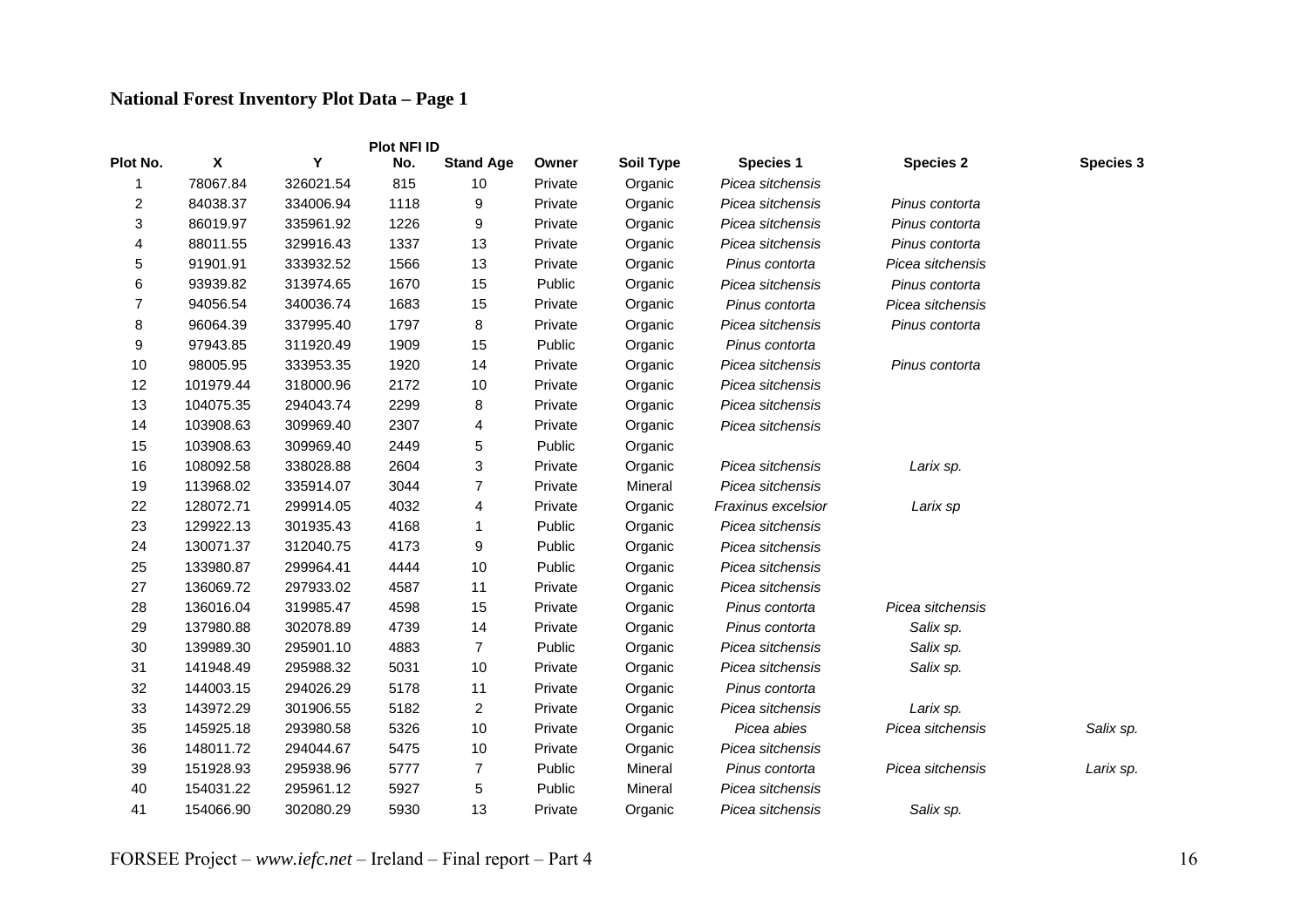|      |                    | Mean Tree Height (m) |                  | <b>Overall Mean</b> | <b>Tree Biomass</b><br><b>Stock</b> | <b>Understorey</b><br><b>Stock</b> | <b>Litter Stock</b> | Soil Organic C | <b>Total</b> |
|------|--------------------|----------------------|------------------|---------------------|-------------------------------------|------------------------------------|---------------------|----------------|--------------|
|      | Plot No. Species 1 | <b>Species 2</b>     | <b>Species 3</b> | Height (m)          | (t C)                               | (t C)                              | (t C)               | (t C)          | (t C)        |
| 815  | 1.90               |                      |                  | 1.90                | 816                                 | 1103                               | 1000                | $-4000$        | $-1081$      |
| 1118 | 3.22               | 2.82                 |                  | 3.04                | 10594                               | 526                                | 900                 | $-3600$        | 8420         |
| 1226 | 2.10               | 2.32                 |                  | 2.21                | 2539                                | 902                                | 900                 | $-3600$        | 740          |
| 1337 | 2.48               | 3.03                 |                  | 2.70                | 4460                                | 656                                | 1300                | $-5200$        | 1215         |
| 1566 | 7.05               | 4.05                 |                  | 5.44                | 21112                               | 110                                | 1300                | $-5200$        | 17322        |
| 1670 | 0.69               | 0.90                 |                  | 0.69                | 141                                 | 2418                               | 1500                | $-6000$        | $-1941$      |
| 1683 | 1.63               | 1.97                 |                  | 2.19                | 1837                                | 913                                | 1500                | $-6000$        | $-1749$      |
| 1797 | 1.63               | 3.24                 |                  | 2.52                | 5104                                | 737                                | 800                 | $-3200$        | 3441         |
| 1909 | 8.43               |                      |                  | 8.43                | 14590                               | 16                                 | 1500                | $-6000$        | 10105        |
| 1920 | 2.80               | 2.93                 |                  | 2.88                | 5852                                | 583                                | 1400                | $-5600$        | 2236         |
| 2172 | 3.34               |                      |                  | 3.34                | 7465                                | 432                                | 1000                | $-4000$        | 4896         |
| 2299 | 2.72               |                      |                  | 2.72                | 5176                                | 649                                | 800                 | $-3200$        | 3424         |
| 2307 | 1.76               |                      |                  | 1.84                | 1359                                | 1147                               | 400                 | $-1600$        | 1306         |
| 2449 |                    |                      |                  |                     | $\mathbf 0$                         | 3792                               | 500                 | $-2000$        | 2292         |
| 2604 | 1.30               | 1.35                 |                  | 1.65                | 411                                 | 1297                               | 300                 | $-1200$        | 809          |
| 3044 | 0.78               |                      |                  | 1.55                | 148                                 | 1385                               | 700                 | 1960           | 4193         |
| 4032 | 1.60               | 0.74                 |                  | 1.60                | 92                                  | 1340                               | 400                 | $-1600$        | 232          |
| 4168 | 0.22               |                      |                  | 0.22                | 3                                   | 3287                               | 100                 | $-400$         | 2990         |
| 4173 | 2.64               |                      |                  | 2.64                | 5453                                | 683                                | 900                 | $-3600$        | 3435         |
| 4444 | 4.68               |                      |                  | 4.68                | 2905                                | 181                                | 900                 | $-3600$        | 386          |
| 4587 | 3.63               |                      |                  | 3.63                | 9487                                | 357                                | 1100                | $-4400$        | 6544         |
| 4598 | 8.24               | 3.75                 |                  | 6.74                | 21701                               | 47                                 | 1500                | $-6000$        | 17249        |
| 4739 | 7.38               | 1.50                 |                  | 7.38                | 12316                               | 31                                 | 1400                | $-5600$        | 8147         |
| 4883 | 2.99               | 1.36                 |                  | 3.43                | 8205                                | 408                                | 700                 | $-2800$        | 6513         |
| 5031 | 6.91               | 3.85                 |                  | 6.91                | 10926                               | 43                                 | 1000                | $-4000$        | 7969         |
| 5178 | 2.13               |                      |                  | 2.80                | 298                                 | 614                                | 1100                | $-4400$        | $-2387$      |
| 5182 | 0.56               | 1.20                 |                  | 0.56                | 53                                  | 2640                               | 200                 | $-800$         | 2093         |
| 5326 | 5.16               | 7.35                 | 3.70             | 6.25                | 11653                               | 65                                 | 1000                | $-4000$        | 8718         |
| 5475 | 7.35               |                      |                  | 7.35                | 22388                               | 32                                 | 1000                | $-4000$        | 19420        |
| 5777 | 0.97               | 1.93                 | 2.10             | 2.30                | 1101                                | 850                                | 500                 | 1400           | 3852         |
| 5927 | 2.15               |                      |                  | 2.20                | 3417                                | 907                                | 500                 | 1400           | 6224         |
| 5930 | 10.26              | 4.66                 |                  | 10.03               | 45513                               | 6                                  | 1300                | $-5200$        | 41618        |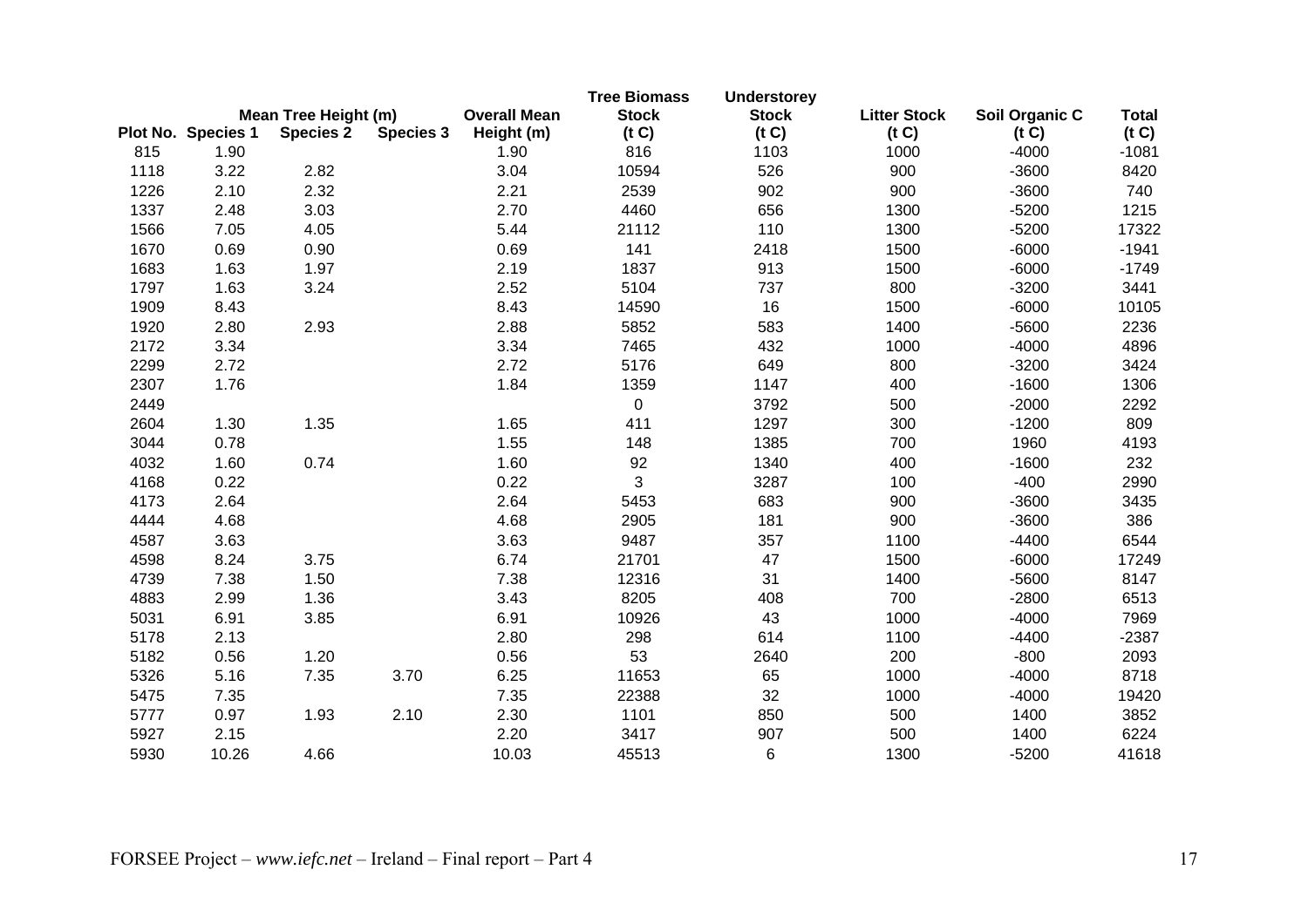### **Appendix II – Submitted Paper**

### **Carbon Stock Changes in Young Conifer Plantations Afforested on Blanket Peat**

Carly Green<sup>a</sup>, Brian Tobin<sup>b</sup>, Marina Conway<sup>c</sup>, and Edward P Farrell<sup>a</sup>

*a Forest Ecosystem Research Group, School of Biology and Environmental Science, University College Dublin, Belfield, Dublin 4, Ireland* 

<sup>b</sup>School of Biology and Environmental Science, University College Dublin, Belfield, Dublin 4, Ireland

<sup>c</sup>Western Forestry Co-Op

ICOS House, Finisklin Road, Sligo

### **Abstract**

Draining peatland areas for forestry leads to increased aeration and the subsequent release of  $CO<sub>2</sub>$  to the atmosphere. This can result in such areas being net sources of carbon  $(C)$  in the early establishment phase of the plantation as the stand biomass increment does not compensate for the peat soil  $CO<sub>2</sub>$  emission. Biomass functions for estimating tree and understorey biomass in conifer plantations afforested on blanket peat in the west of Ireland were developed and combined with organic soil emission factors to develop net C stock change estimates. For typical growth conditions in the region it was found that the forest became a net annual sink of C five years following planting. However regional variations in site growth rates mean that the sites could be sources for as little as three years or as long as 34 years. Significant research on C cycling in peatland forests is required to improve these estimates and to ensure that good practice reporting to the Kyoto Protocol is achieved.

*Keywords: Sitka spruce, lodgepole pine, biomass equations, organic soil, understorey vegetation*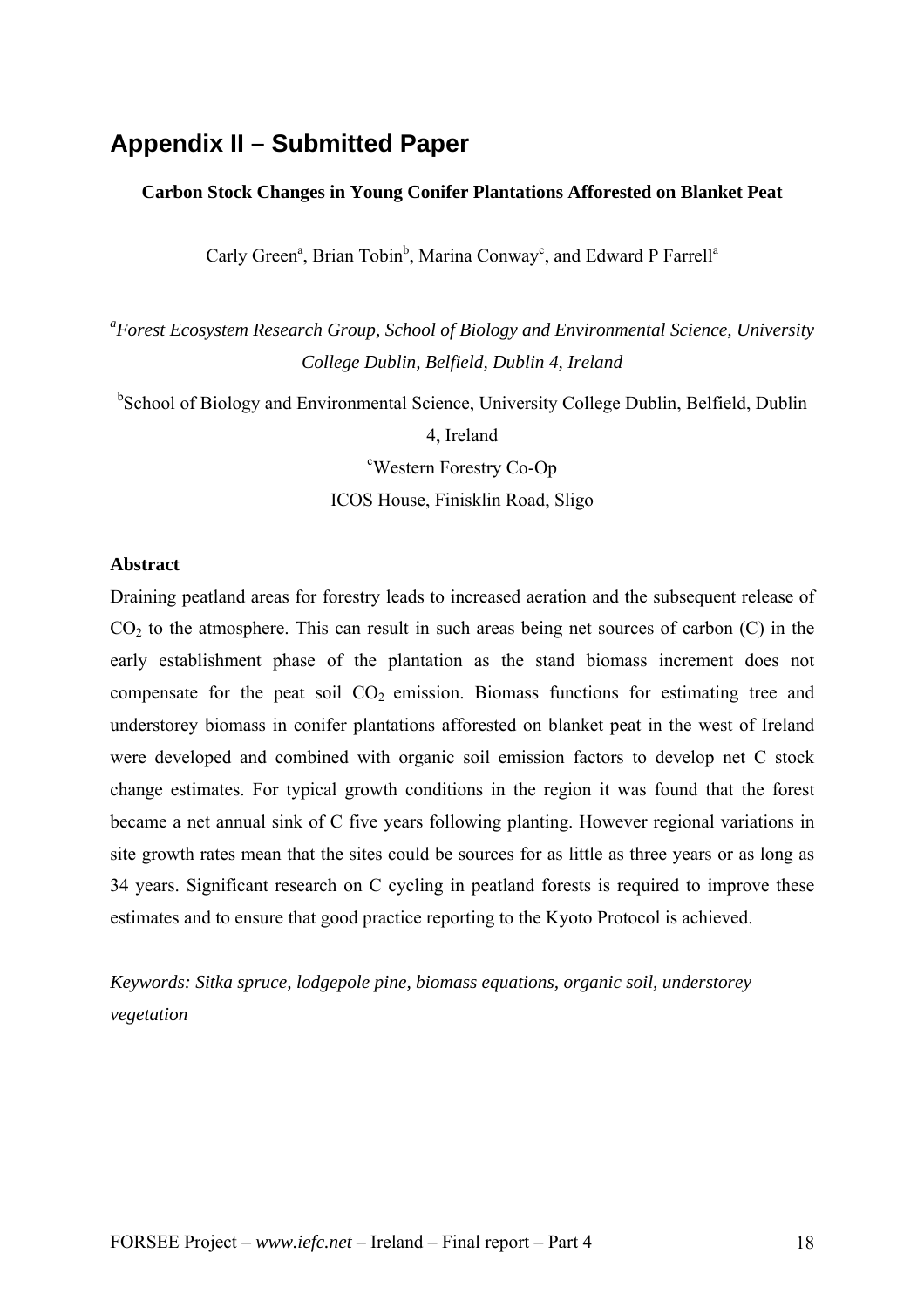### **Introduction**

Ireland has a significant area of afforestation since 1990, which is eligible for reporting to the Kyoto Protocol (KP) under Article 3.3. It has been debated that a significant proportion of this area is on peat soils in the west of the country (Byrne and Perks 2000). Such plantation forestry on blanket peat is dominated by two exotic species, namely lodgepole pine (*Pinus contorta* Douglas ex. Loud.*)* and Sitka spruce (*Picea sitchensis* (Bong.) Carr) (MacCarthy and Keogh 1984).

Estimating carbon (C) stock and stock changes on these afforested lands should be reported as the net result of five C pools; above- and belowground biomass, deadwood, litter and soil organic C (SOC) (Penman et al. 2004). The above- and belowground biomass includes both the tree and the understorey vegetation. Tree C stock estimates are usually developed by applying expansion factors or biomass functions to national forest inventory (NFI) data or yield models (Brown 2002; Cienciala 2005). These expansion tools, data inventories and models are generally based on trees of merchantable timber volume (Brown 2002; Gallagher et al. 2004; Tobin et al. 2005) with small trees (i.e. below 7 cm diameter at breast height (DBH)) omitted. For countries with large-scale post 1990 afforestation such an omission is likely to result in significant uncertainty in estimates of C stock on forest lands (Brown 2002). In recognition of this Ireland has included small tree measurements in its NFI design. Biomass functions, whose range covers trees of less than merchantable timber dimensions, are now required to calculate C stocks with low uncertainty.

Understorey biomass stock has to date been omitted from estimates of C stock and stock changes in Irish forests (Gallagher et al. 2004). In a study of young plantations afforested on peatland areas in Scotland, Hargreaves et al. (2003) reported that understorey biomass makes a significant contribution to the overall C budget in such plantations. So much so that it can offset the comparatively large  $CO<sub>2</sub>$  emission from draining peat soils in the early development stages. As the stand matures the influence of the forest biomass stock increment significantly outweighs that of the peat soil emission.

In the understorey species vegetation succession can be caused by differences in light availability (Mitchell et al. 1999; Thysell and Carey 2001) and therefore stand developmental stage may be correlated to understorey biomass stock for modelling purposes.

Draining peat soils for forestry increases the depth of the aerobic layer, leading to increased decomposition and subsequently a greater release of  $CO<sub>2</sub>$ . The magnitude of this variation varies widely and can be influenced by such factors such as depth to water table, peat soil properties and drainage depth (Minkinnen and Laine 1998; Hargreaves et al. 2003; Byrne and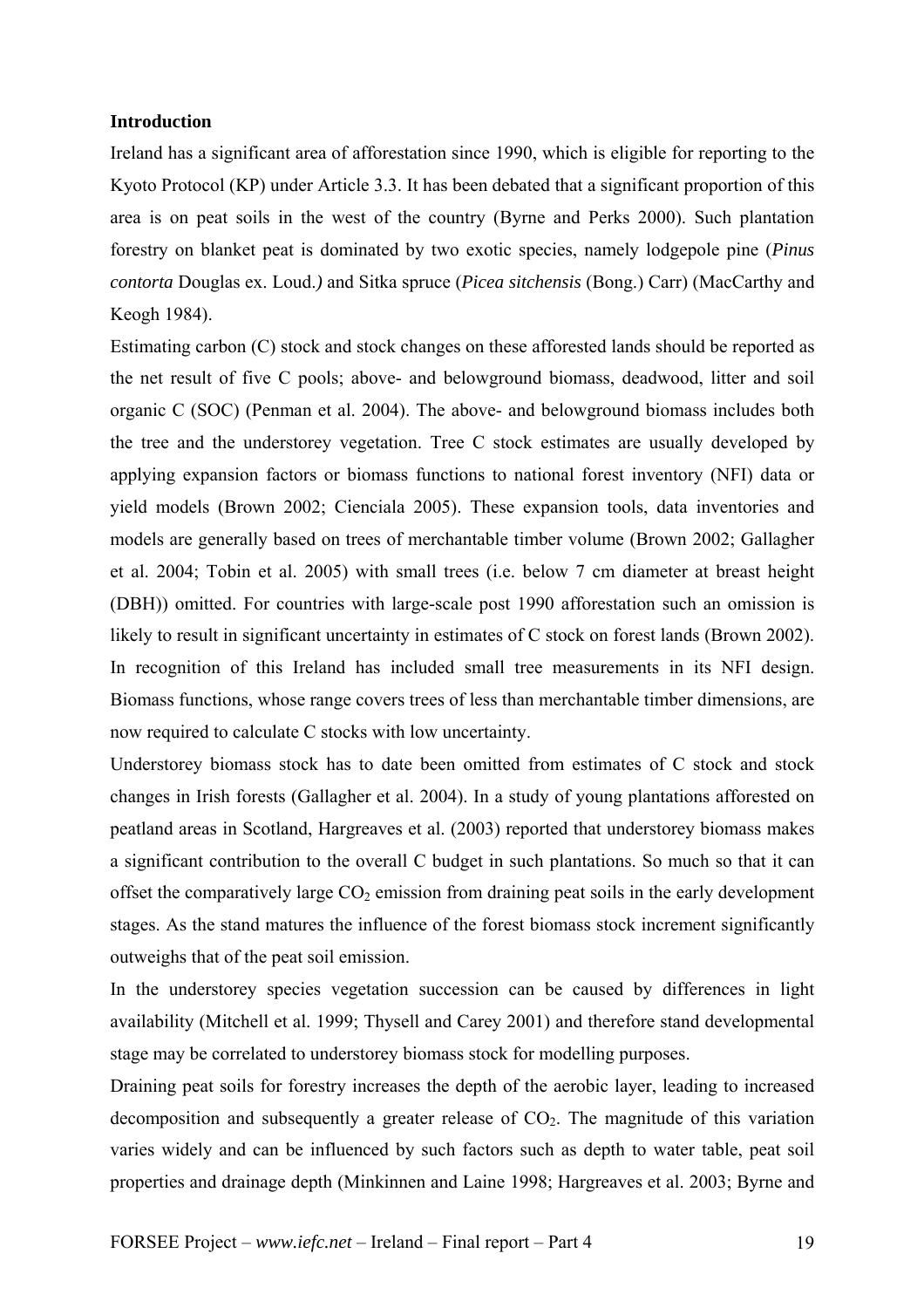Farrell 2005). This  $CO<sub>2</sub>$  loss is relatively large compared to the biomass increment in young trees and can result in these sites being a net source of C (Hargreaves et al. 2003). The time taken for these sites to become net C sinks is of interest in terms of reporting to the KP during the first, and any subsequent, commitment periods.

The objectives of this study were;

- 1. To develop improved methods for estimating tree and understorey biomass in forests planted since 1990 on blanket peatland in the west of Ireland, and
- 2. To estimate the time taken for such sites to become a sink.

Biomass functions relating tree and understorey biomass to NFI tree measurements were developed and used in conjunction with NFI data and a nationally specific emission factor for organic soil to provide C stock change estimates for plantations on blanket peat in County Mayo.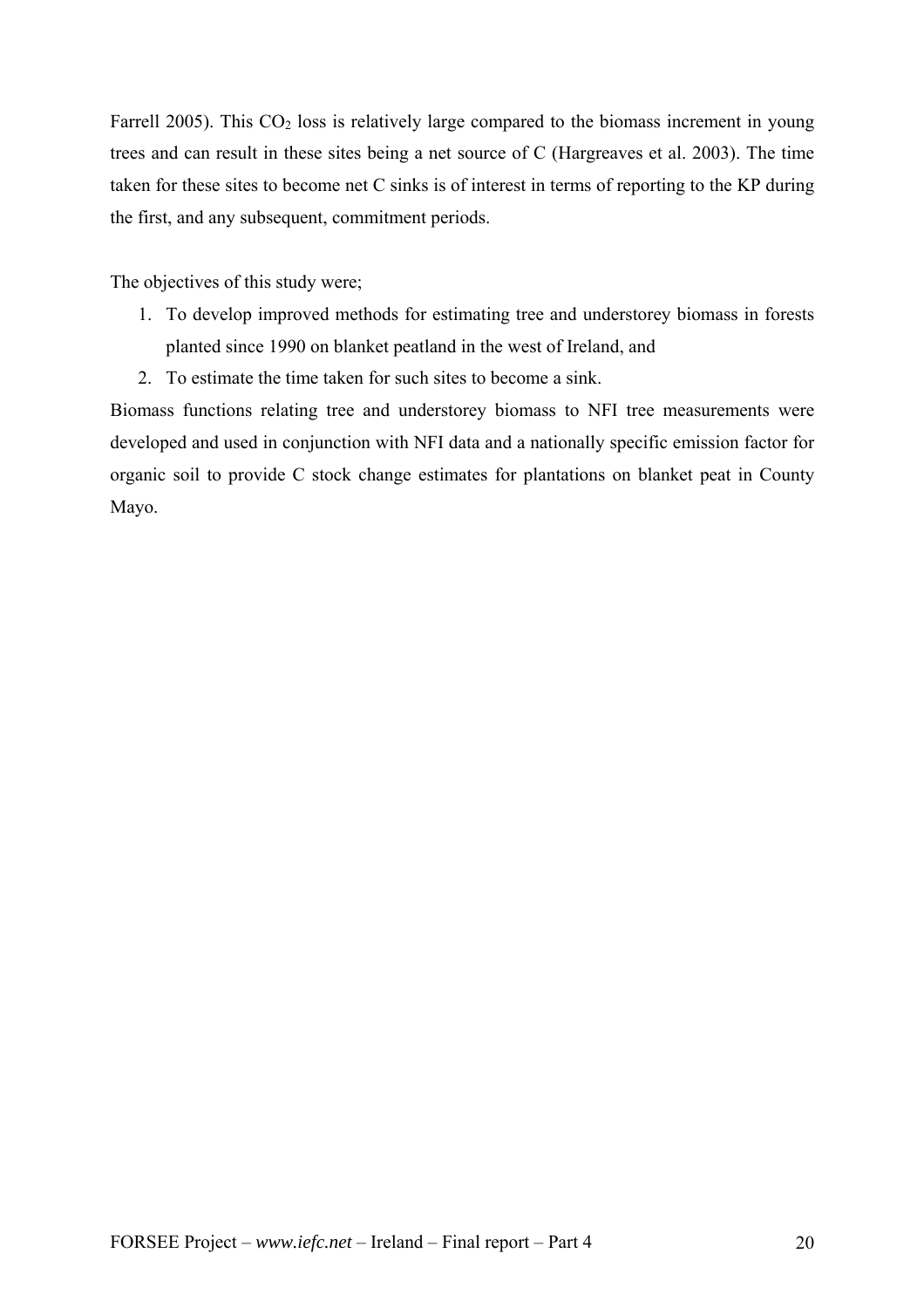### **Methods**

### *Area Description*

A total of 31 sites were used in this study (Figure 1). All sites were post 1990 commercial plantations located within county Mayo along the western seaboard of Ireland. Five sites were used in the development of tree biomass functions and 26 sites used for the understorey biomass component of the study. The area containing these sites experiences an average annual rainfall of approximately 1140mm per year, with mean temperatures in January of 5.7°C and in July of 14°C (Collins and Cummins 1996).



Figure 8.1: Location of plots for tree and understorey biomass collection.

The land use prior to afforestation was typically extensive sheep and cattle grazing. Drainage is a prerequisite to afforestation on peat and as such all sites had undergone ground preparation and the installation of drainage ditches. The most common form of ground preparation in Ireland is mounding. This involves the installation of drainage channels every 8m to a depth of 40-60cm and the distribution of a mound of soil for planting (Anon 2000). No additional removal of existing ground vegetation (i.e. heather, moss and grasses) was undertaken.

The five sites (T1-T5) used in the development of biomass functions ranged in age from  $3 -$ 12 years. All stands consisted of Sitka spruce and lodgepole pine planted in intimate mixtures at 2 m spacing (2500 stems ha<sup>-1</sup>) on ombrotrophic blanket peat (Table 1). Following planting, phosphorus was applied at the recommended rate of between 350-500 kg ha<sup>-1</sup>. Refertilisation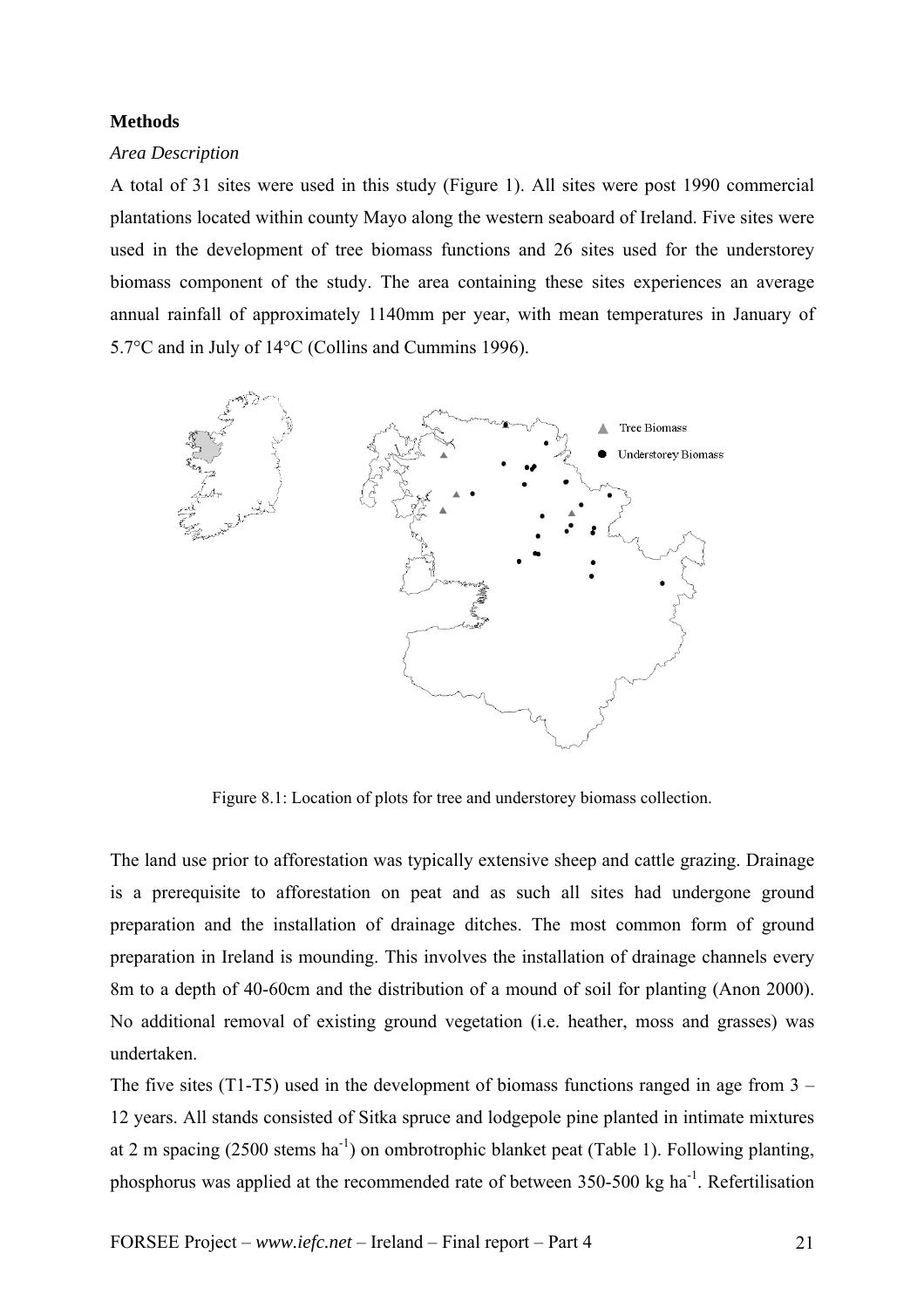with phosphorus and/or nitrogen was carried out approximately 7 years following establishment and on extremely poor sites applications have been applied again 2-3 years later in order for the crop to close canopy.

Table 1: Characteristics of *Picea sitchensis* (Bong.) Carr and *Pinus contorta* Douglas ex. Loud. Mean values shown with standard deviation in parenthesis.

| Stand          | Co-Ordinates                            | Age  | Stocking                 | Height $(m)$                    |            |
|----------------|-----------------------------------------|------|--------------------------|---------------------------------|------------|
| No.            |                                         | (yr) | $(\text{stems ha}^{-1})$ | Picea sitchensis Pinus contorta |            |
| T1             | $54^{\circ}$ 05 'N, 09 $^{\circ}$ 10 'W | 3    | 2183                     | 0.94(0.26)                      | 0.80(0.24) |
| T <sub>2</sub> | 54° 13′N, 09° 45′W                      | 5    | 2400                     | 1.08(0.43)                      | 1.13(0.49) |
| T <sub>3</sub> | 54° 18'N, 09° 30'W                      | 8    | 2775                     | 1.42(0.46)                      | 1.97(0.76) |
| T4             | 54° 05'N, 09° 45'W                      | 10   | 2041                     | 2.11(0.62)                      | 2.18(0.66) |
| T <sub>5</sub> | 54° 07'N, 09° 42'W                      | 12   | 2600                     | 3.14(0.93)                      | 2.98(0.96) |

Understorey vegetation was collected from plots located in 26 post 1990 forests (U1-U27), which had the same management prescriptions and site preparation as described previously. Characteristics of these sites are listed in Table 2.

### *Measurements*

At each site tree biomass measurements from two species were treated independently from each other. An inventory of tree height and DBH was undertaken at each location for each of the two species to determine its height distribution and stocking rate.

### Above- and Below-ground Tree Biomass

Three trees of each species were selected from the height distribution for destructive sampling from each of the five sites; one of mean height and two others, one standard deviation either side of the mean, resulting in a total of 30 sample trees. From the centre of the stem, a square measuring 2 x 2 metres was marked on the ground and cut with a spade. A winch was attached to the base of the stem and used to pull out the tree with as much of the peat sod intact as possible to ease complete root system excavation. Further excavation of all roots to a diameter of 2 mm from the sampling area was completed manually to the maximum depth at which they occurred. The sample trees were then separated into their component parts (namely roots, stem and foliage). Fresh component weights (FW) were recorded in the field, sub-sampled and returned to the laboratory for drying as described further in Green et al. (2005).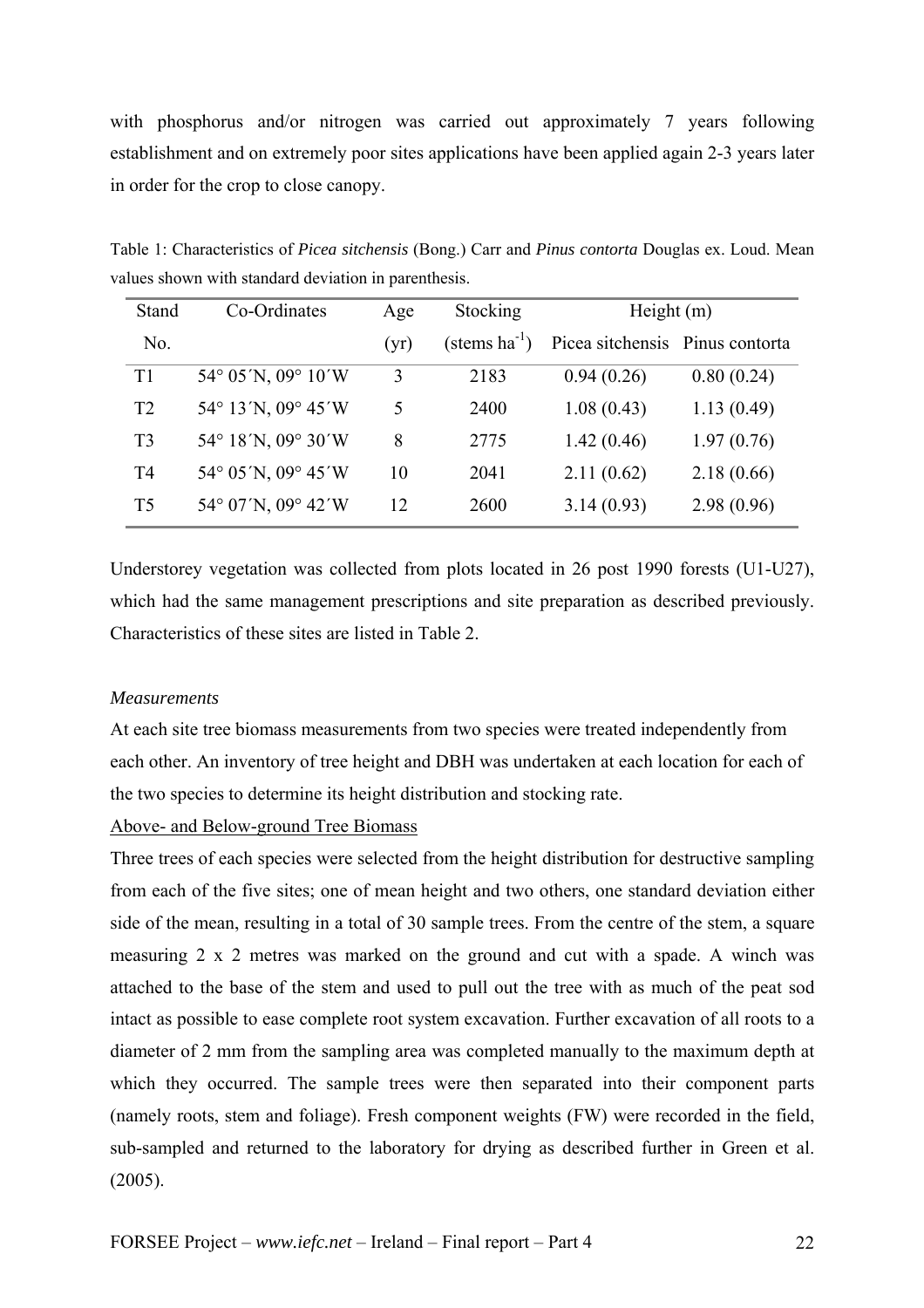| Stand          | Co-ordinates         | Age $(yr)$     | Stocking (stems $ha^{-1}$ ) | Average Tree Height (m) | Tree Species <sup>a</sup> | Significant understorey species <sup>b</sup> |
|----------------|----------------------|----------------|-----------------------------|-------------------------|---------------------------|----------------------------------------------|
| U1             | 54° 01'N, 09° 05'W   | $\overline{2}$ | 2333                        | 0.50(0.12)              | SS, L                     | 1, 2, 3                                      |
| U <sub>2</sub> | 54° 02'N, 09° 12'W   | $\overline{2}$ | 2600                        | 0.97(0.24)              | SS, L                     | 5, 6, 14                                     |
| U3             | 53° 58'N, 09° 19'W   | 3              | 2600                        | 0.85(0.20)              | SS, LP, L                 | 1, 3, 4                                      |
| U <sub>4</sub> | 54° 11'N, 09° 21'W   | $\overline{4}$ | 2466                        | 1.86(0.62)              | <b>SS</b>                 | 6, 1, 5                                      |
| U <sub>5</sub> | 54° 03′ N, 09° 11′ W | $\overline{4}$ | 2533                        | 0.84(0.13)              | SS, LP                    | 1, 2, 15                                     |
| U <sub>6</sub> | 54° 11'N, 09° 23'W   | $\overline{4}$ | 2933                        | 1.00(0.50)              | SS, LP, L                 | 2, 15, 4                                     |
| U7             | 54° 02′N, 09° 04′W   | 6              | 4066                        | 1.90(0.3)               | NS, O                     | 1, 6, 2                                      |
| U8             | 53° 57'N, 09° 24'W   | 7              | 2000                        | 1.36(0.57)              | SS, LP                    | 2,4,3                                        |
| U <sub>9</sub> | 54° 09'N, 09° 12'W   | $\tau$         | 2333                        | 2.71(0.72)              | <b>SS</b>                 | 14, 8, 9                                     |
| U10            | 54° 15'N, 09° 18'W   | $\tau$         | 2333                        | 1.38(0.35)              | <b>SS</b>                 | 2, 4, 1                                      |
| U11            | 54° 01'N, 09° 19'W   | 8              | 2800                        | 3.20(1.06)              | LP                        | 2, 1, 3                                      |
| U12            | 53° 58'N, 09° 20'W   | 8              | 2466                        | 4.06(0.75)              | <b>SS</b>                 | 1, 4, 2                                      |
| U13            | 53° 55′N, 09° 05′W   | 9              | 2333                        | 2.44(1.17)              | <b>NS</b>                 | 5, 1, 6                                      |
| U14            | 54° 10'N, 09° 22'W   | 9              | 2200                        | 3.22(0.66)              | SS, LP                    | 2, 7, 1                                      |
| U15            | 54° 12'N, 09° 29'W   | 9              | 1733                        | 2.34(0.71)              | LP                        | 6, 4, 2                                      |
| U16            | 53° 54′N, 08° 46′W   | 11             | 2333                        | 2.09(0.65)              | <b>NS</b>                 | 6, 1, 2                                      |
| U17            | 54° 18'N, 09° 29'W   | 11             | 2600                        | 1.90(0.48)              | SS, LP                    | 6, 4, 2                                      |

Table 2: Characteristics of sites where understorey vegetation samples were collected. Values in parenthesis are one standard deviation.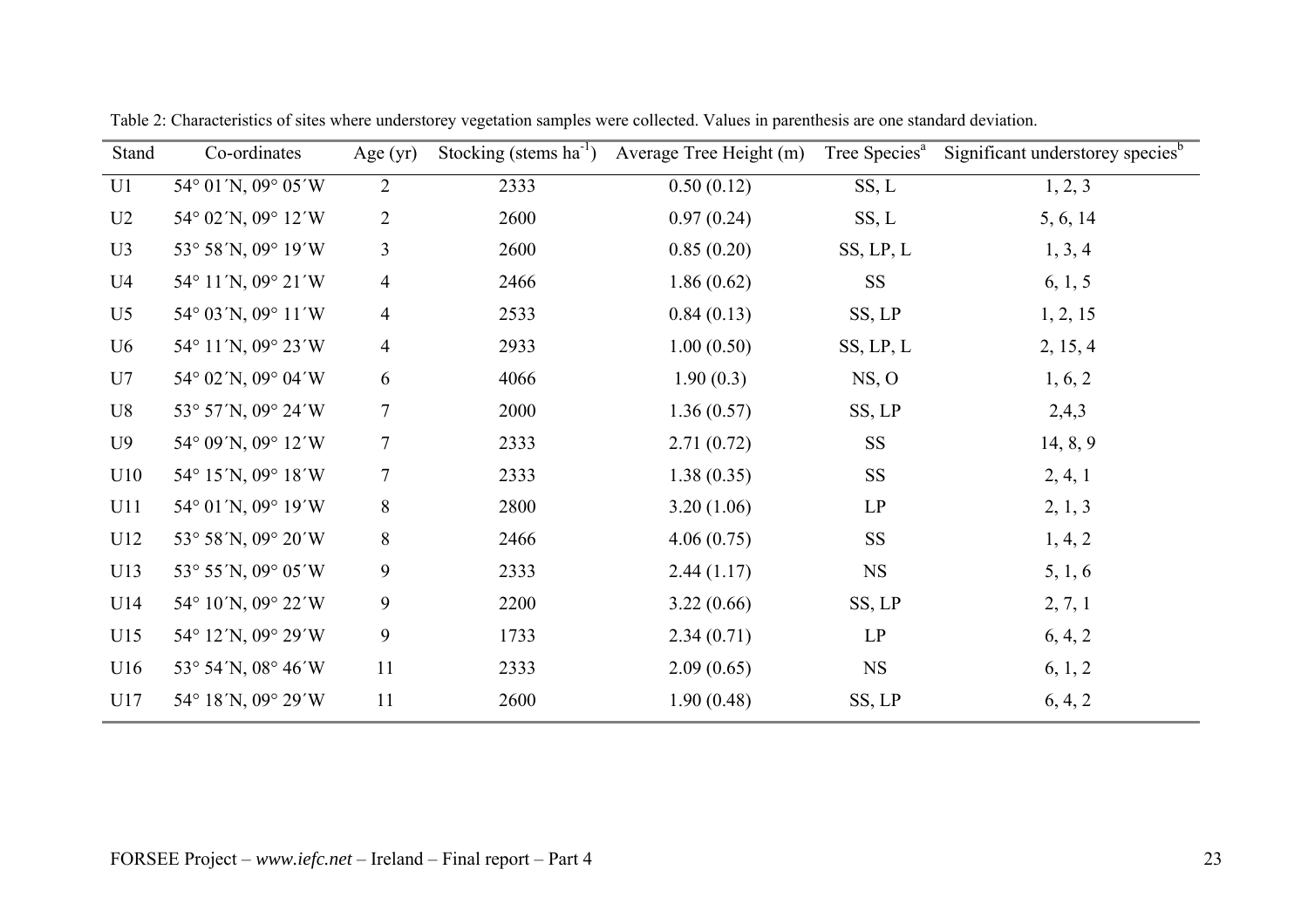| Stand           | Co-ordinates       | Age $(yr)$ |      | Stocking (stems $ha^{-1}$ ) Average Tree Height (m) | Tree Species <sup>a</sup> | Significant understorey species <sup>b</sup> |
|-----------------|--------------------|------------|------|-----------------------------------------------------|---------------------------|----------------------------------------------|
| U18             | 54° 04'N, 09° 18'W | 13         | 4466 | 5.05(1.42)                                          | $\overline{O}$            | 9, 12, 10                                    |
| U19             | 54° 06′N, 09° 08′W | 13         | 2333 | 7.40(1.00)                                          | A, B                      | 1, 9, 6                                      |
| U20             | 54° 07'N, 09° 37'W | 13         | 2333 | 1.35(0.81)                                          | SS, LP                    | 2, 11, 6                                     |
| U21             | 54° 12'N, 09° 21'W | 14         | 2266 | 7.87(1.21)                                          | <b>SS</b>                 | 4, 11, 6                                     |
| U <sub>22</sub> | 54° 07'N, 09° 00'W | 15         | 1866 | 9.61(2.43)                                          | <b>SS</b>                 | 14, 12, 11                                   |
| U <sub>23</sub> | 54° 09′N, 09° 12′W | 15         | 2333 | 8.96(1.26)                                          | <b>SS</b>                 | 13, 5, 11                                    |
| U <sub>24</sub> | 53° 59'N, 08° 29'W | 15         | 2733 | 9.74(1.49)                                          | <b>SS</b>                 | 4, 13, 14                                    |
| U25             | 54° 09′N, 09° 23′W | 15         | 2600 | 1.66(0.56)                                          | <b>SS</b>                 | 1, 4, 2                                      |
| U26             | 53° 57'N, 09° 04'W | 15         | 2333 | 12.55(0.96)                                         | <b>SS</b>                 | 2, 11, 13                                    |

a. Tree species present

(SS) *Picea sitchensis*, (LP) *Pinus contorta*, (L*) Larix* spp. (NS) Picea abies, (B) Betula pubescens, (O) Quercus robur, (A) Fraxinus excelsior b. Three most significant species by % plot abundance

(1) *Molinia caerulea*, (2) *Calluna vulgaris*, (3) *Scirpus* spp., (4) *Sphagnum* spp., (5) *Lolium perenne*, (6) *Juncus effusus*, (7) *Myricaceae* spp.,

(8) *Thalictrum* spp., (9) *Urtica dioica*, (10) *Taraxacum officinale*, (11) *Cladonia* spp., (12) *Rubus fruiticosus*, (13) *Pteridium aquilinum*,

(14) *Potentilla anserina*, (15) *Ulex europaeus*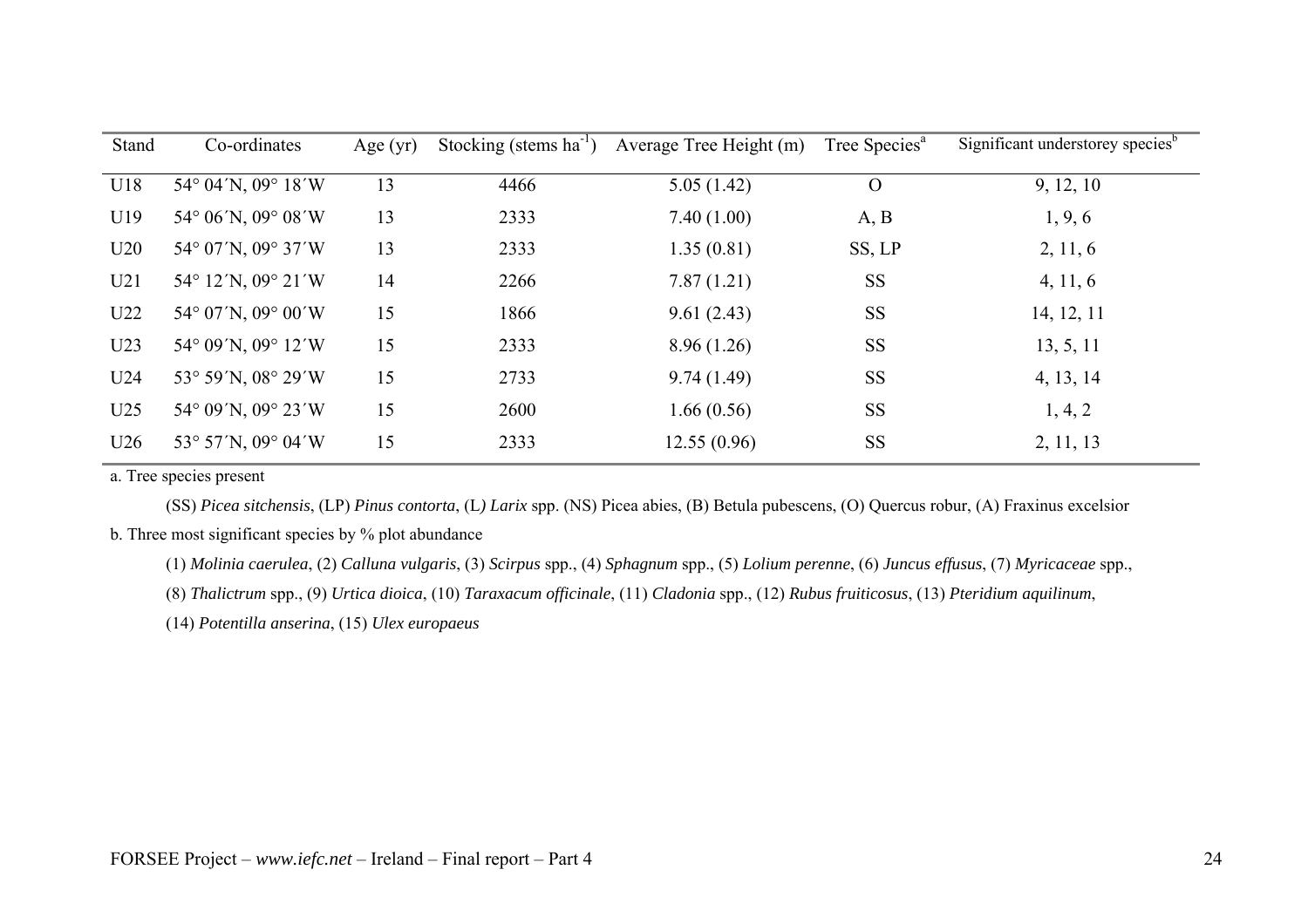A relationship between measured tree height and dry biomass was then developed (Equation 1).

$$
LN(DB) = \alpha LN(h) + \beta
$$
\n(1)

where;

DB = dry biomass (kg), h = tree height (m) and α and β are parameters

Correction factors (cf) for converting log-transformed predicted values back to arithmetic units were calculated as the antilog of half the sample variance (Niklas 1995).

### Aboveground Understorey Biomass

A plot of radius 7 m was randomly located within each location  $(U1 - U26)$ . The three main understorey species (by % cover) were recorded. All standing aboveground biomass was removed from three randomly located  $0.25 \text{ m}^2$  quadrats within the plot. Dead vegetation was considered litter and not sampled. Vegetation from each quadrat was separated in the field into broad species categories, namely; moss, herb, shrub (woody with a height potential  $\geq 0.5$ ) m) and brush (woody material with a height potential  $\leq 0.5$  m). Fresh vegetation from each quadrat was placed in sealed plastic sample bags and returned to the laboratory for processing. Fresh weights were recorded and then samples were dried at 70°C till constant dry weight was recorded. Relationships between the average tree height of the stand and total understorey biomass (t ha<sup>-1</sup>) were developed to model the change in understorey biomass stock with stand development.

#### Regional C Stock Change Estimates

Stand C stock changes were modelled using site indices (SI) developed from regional NFI data (Figure 8.2) where y is height and x is age. For each NFI plot in the region the average tree height for each species was divided by the stand age to determine an average height increment  $(I_h)$ . The height of the initial seedling was assumed to be 30 cm and was deducted from Ih. The values were sorted in ascending order and graphed. An SI was allocated to points between a gradient change in the linear progression. A linear relationship was then developed using these points from which  $I<sub>h</sub>$  could be modelled. SI1 is the most productive areas and SI4 being the least.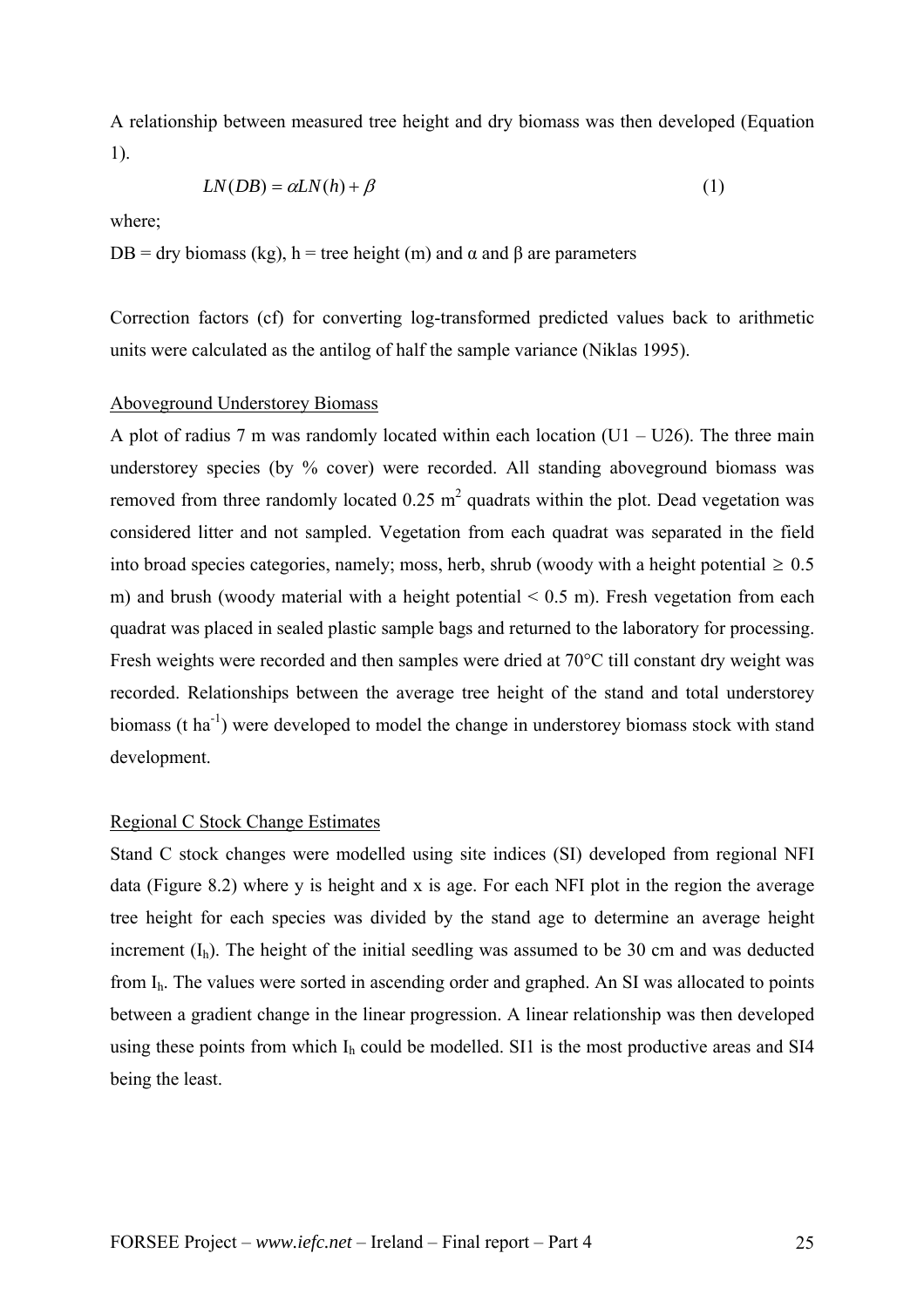

Figure 8.2: Site index models for estimating average annual height increment

Typical tree stocking of 2500 stems per hectare (Anon 2000) was assumed and the default C conversion factor of 0.5 (Penman et al. 2004) applied in the development of tree biomass C stock. The model assumed no removals from thinning which is consistent with current practice on these site types (Byrne and Farrell 2005). The deadwood and litter pools were assumed not to be a source of C and therefore omitted from calculations.

The understorey was modelled based on the developed relationship between Tree height and understorey biomass stock. An emission factor for blanket peatland soils of 1 t C ha<sup>-1</sup> vr<sup>-1</sup> was assumed to be constant post drainage for forestry. This emission factor was selected from national research on young lodgepole pine sites on blanket peat (Byrne and Farrell 2005). The emission factor used compared well with that estimated for forest sites on blanket peatland in Scotland (Hargreaves et al. 2003) and was within the IPCC default emission factor range for drained peatland soils (Penman et al. 2004). The approach was repeated for each identified SI to determine at what age stands on blanket peat in this region become a C sink. C.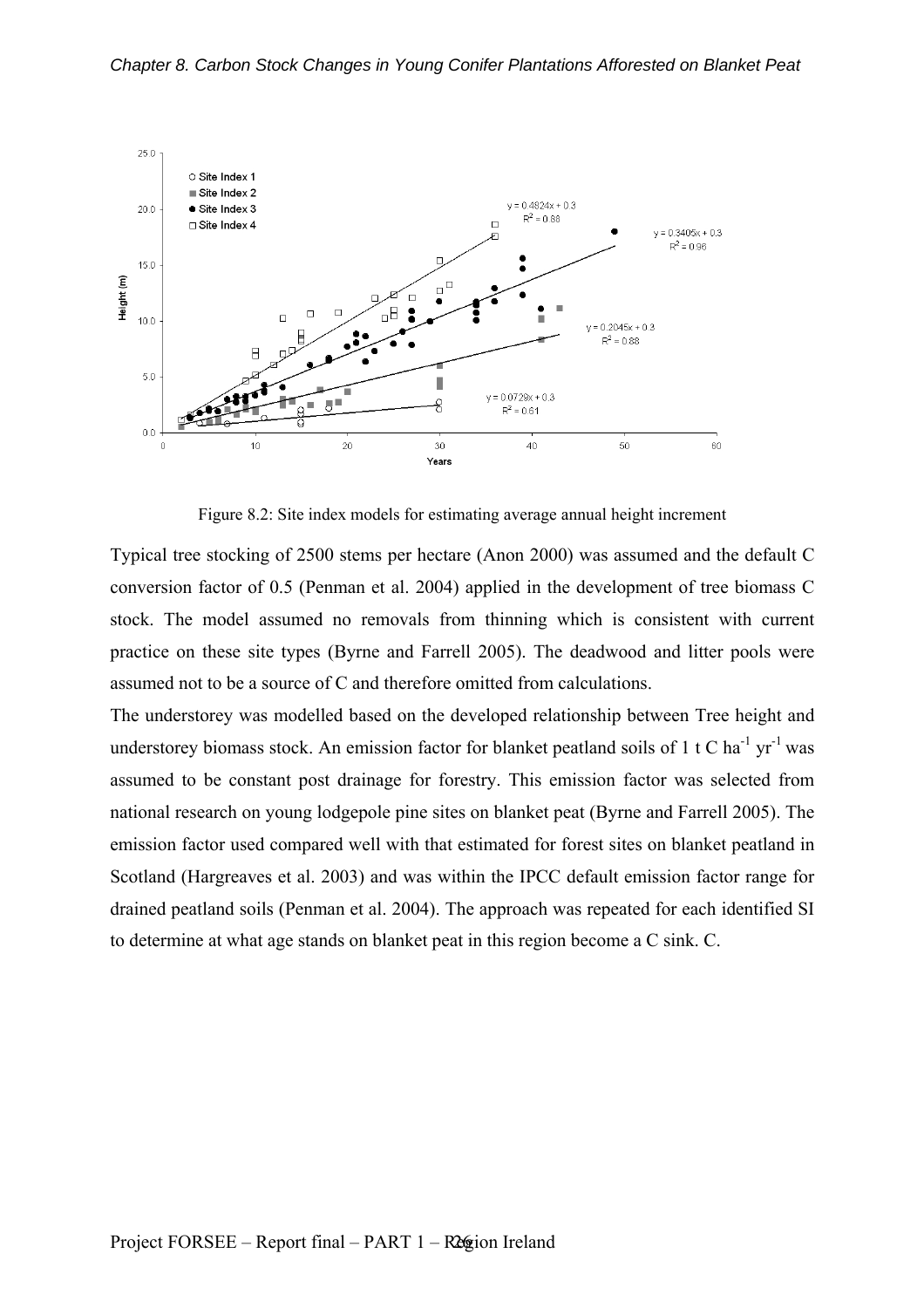### **Results**

#### *Above- and Belowground Tree Biomass*

Trees between 0.67 m and 4.18 m in height for Sitka spruce and 0.62 m and 3.85 m in height for lodgepole pine were harvested across the five stands (Table 2). A strong relationship was established between tree height and biomass, independent of tree age, for both species investigated (Table 4). No significant difference between the slopes and intercepts of the species-specific functions were detected for total biomass, aboveground biomass and belowground biomass. Therefore the sample tree data sets were combined to develop equations applicable to both species (Table 3).

Table 3: Equations of the form  $ln(y) = \alpha ln(x) - \beta$  for species investigated, where y = kg dry matter (kg d.m.)

| <b>Equation</b>      | $\alpha$ | β     | <b>SEE</b> | cf     | $\overline{\mathbf{R}^2}$ |
|----------------------|----------|-------|------------|--------|---------------------------|
| Picea Sitchensis     |          |       |            |        |                           |
| <b>Total Biomass</b> | 2.758    | 0.325 | 0.088      | 1.004  | 0.89                      |
| Aboveground          | 2.837    | 0.744 | 0.091      | 1.004  | 0.89                      |
| Belowground          | 2.756    | 1.376 | 0.100      | 1.005  | 0.84                      |
| Pinus contorta       |          |       |            |        |                           |
| <b>Total Biomass</b> | 2.830    | 0.390 | 0.041      | 1.0008 | 0.96                      |
| Aboveground          | 2.770    | 0.690 | 0.061      | 1.002  | 0.94                      |
| Belowground          | 3.253    | 1.985 | 0.084      | 1.004  | 0.94                      |
| Combined species     |          |       |            |        |                           |
| Total                | 2.876    | 0.442 | 0.051      | 1.001  | 0.92                      |
| Aboveground          | 2.803    | 0.763 | 0.049      | 1.001  | 0.92                      |
| Belowground          | 3.076    | 1.794 | 0.070      | 1.002  | 0.89                      |

### *Aboveground Understorey Biomass*

A strong relationship was developed between stand tree height and understorey biomass (Figure 8.3). Variation in stand biomass stock was greatest where trees were less than 4 m in height. A successional change with age was apparent across the sites investigated (Table 8.3).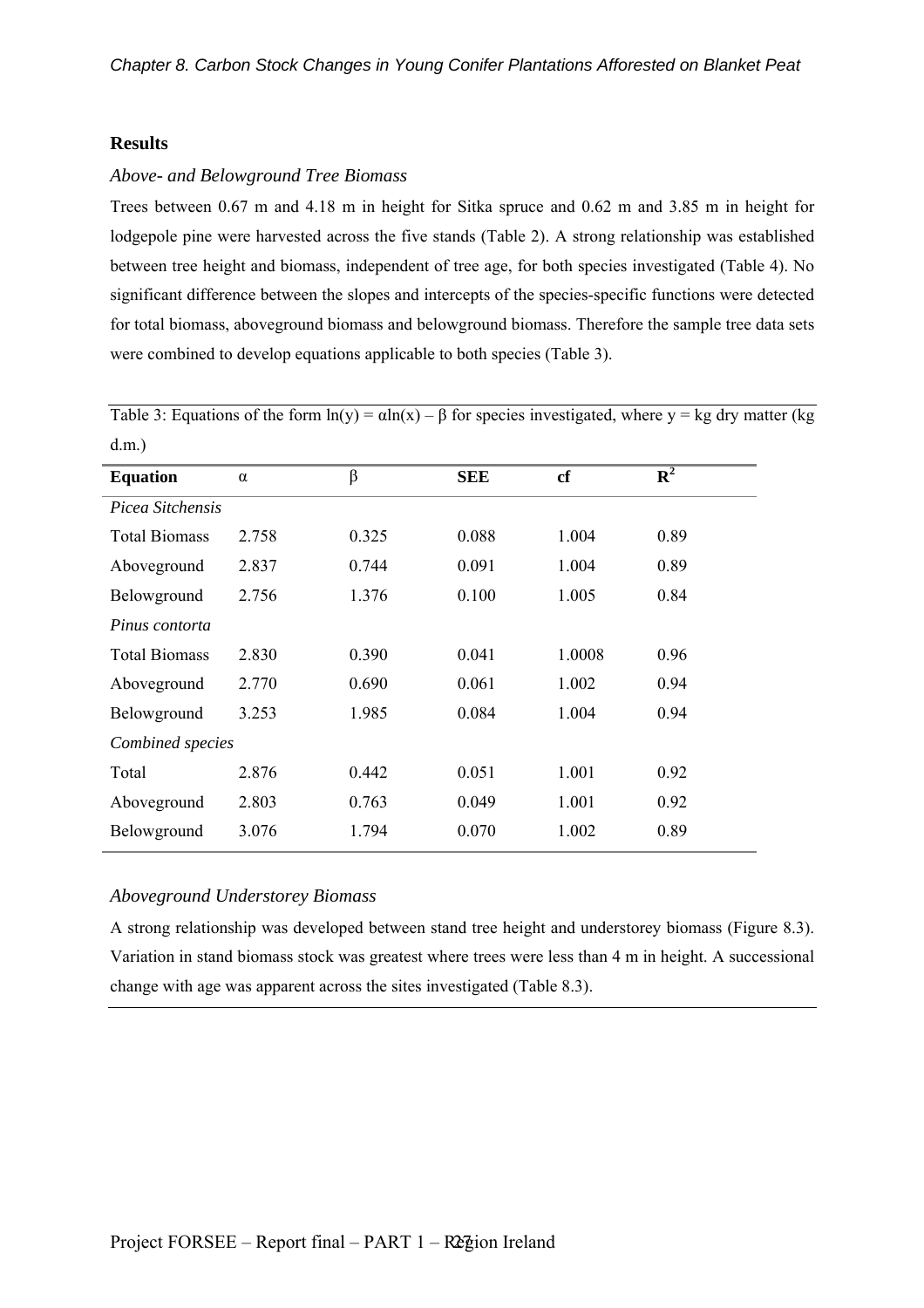

Figure 8.3 Relationship between understorey biomass stock and tree height.

Based on the three most abundant species present, the vegetation changed from typical peatland species such as *Sphagnum, Calluna vulgaris, Molina caerulea* (Otte 2003) to species found more readily in drier conditions such as *Urtica dioica (L.), Rubus fructicosus* and *Pteris aquiline*. Understorey biomass stocks were quite high in plantations with trees less than 4 m in height, ranging from approximately 3 to 18 t C ha<sup>-1</sup>.

### *Regional C Stock Change Estimates*

The estimated net C stock change suggested that sites afforested on blanket peat are sources of C in the initial stages of stand development. Depending on the tree growing conditions, the time for the site to become a net C sink ranged from 3 to 34 years (Figure 8.4). At sites experiencing poor growth (SI1) tree biomass increment failed to have a significant impact on the net C budget and subsequently these sites remained a C source during the commitment period. A total of 9% of the NFI plots in the region fell into this SI, being equivalent to an area of 2800 ha. The most predominant SI in the region is SI3, which accounted for 43 %  $(\sim 13,200 \text{ ha})$  of conifer plantations on peat soils. These sites are estimated to become a C sink five years following afforestation.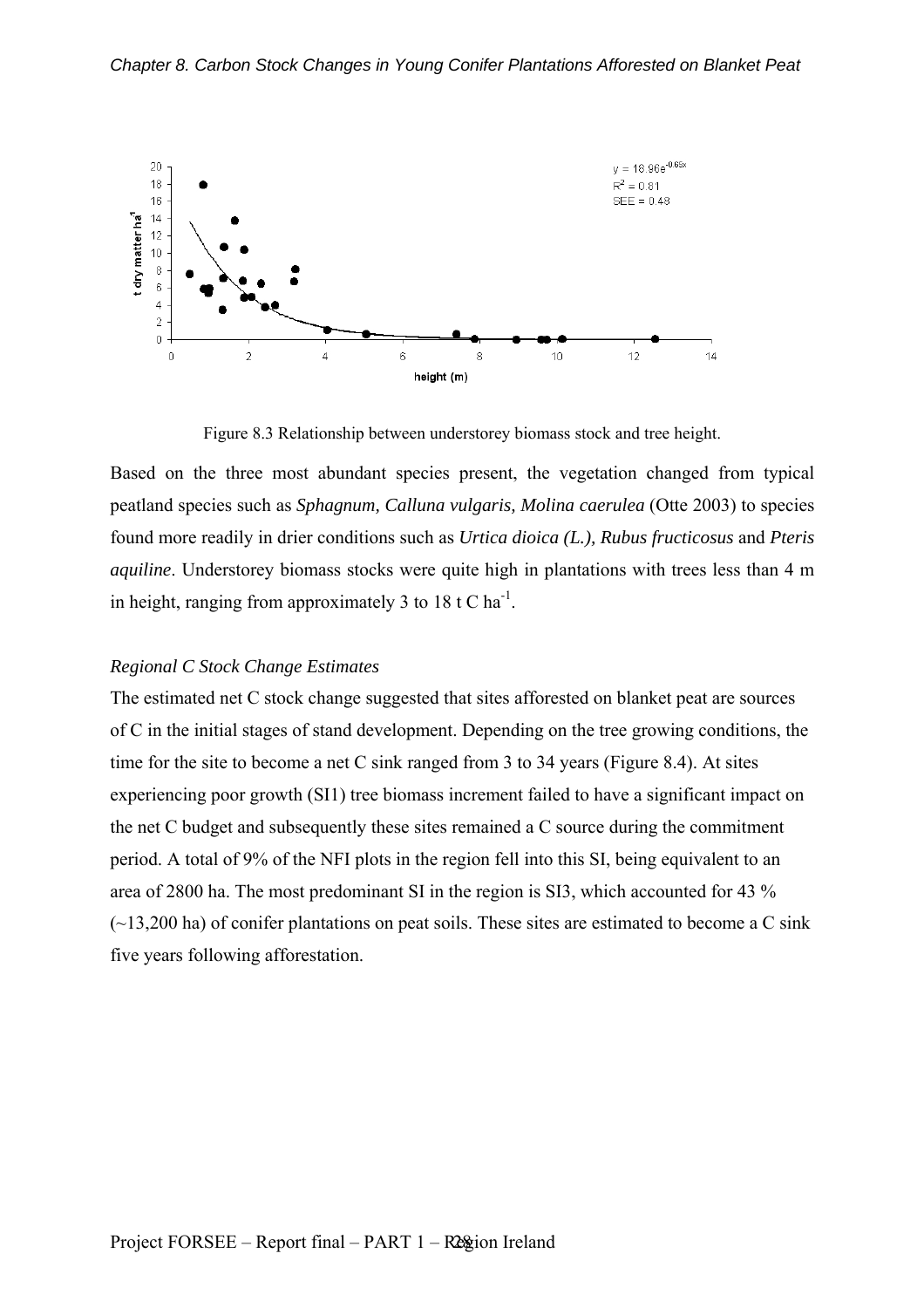*Figure 8.4. Carbon stock change in the tree biomass, understorey biomass and soil following afforestation of blanket peatlands in the West of Ireland. Negative numbers represent C uptake, positive C release. The red line represents total net C change, depicting the years taken post establishment for sites to become a sink, (i.e. where it crosses the xaxis) in growing conditions that are a) poor (SI1), b) below average (SI2), c) average (SI3) and d) above average (SI4).* 

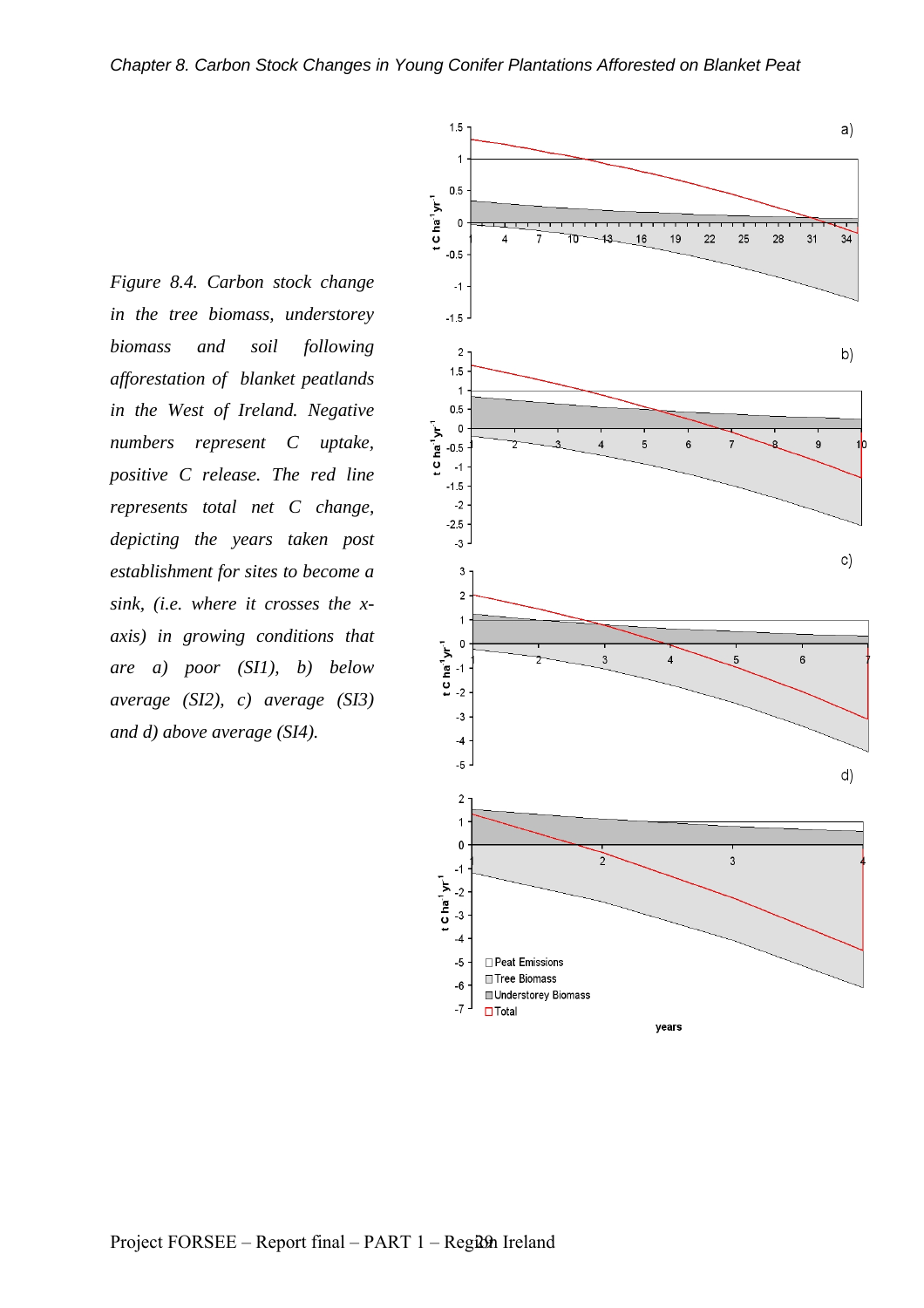### **Discussion**

It is widely agreed that biomass functions can vary depending on species, site type, age, and management regime (Somogyi et al 2005) making most biomass functions arguably case specific (Wirth et al. 2004). In this study we found that in the early stages of tree development no significant difference was detected between biomass functions for Sitka spruce and lodgepole pine. This is likely to be a result of the growth stage of the plantations investigated. The net C balance of afforested peatland areas was modelled as the result of the net gain in C associated with tree growth combined with the net loss of C related to ground vegetation (i.e. moss, heather, grasses) as well as peat decomposition following plantation establishment. Unlike studies undertaken in peatland forest sites in Scotland (Hargreaves et al. 2003) our peatland forestry C balance was largely based on measuring biomass stocks and applying a constant peat soil emission factor rather than measuring site C fluxes. Our approach captured an exponential decrease in understorey vegetation with stand development (i.e. height increment) and when combined with the peat soil emission factor, all sites were a C source in the early stages of establishment. Depending on the SI this period could range from 3 to 34 years.

Our estimates are based on models and assumptions that contribute to the uncertainty in the estimates. The site indices developed to simulate height increment are based on the first round of NFI measurements. Without a measured increment such site indices approximate growth and may not be typical of long term forest development. However when combined with the biomass functions developed specially to model young trees this approach is believed to be more reliable than the use of UK yield models (Edwards and Christie 1981) which are based on trees of greater than merchantable timber volume. Forest plantations on peat soils in Ireland are reported to be more productive than their UK counterparts (Farrell and Boyle 1990; Green et al. 2005) and thus the tree growth increment is expected to be somewhat higher than that reported in the Hargreaves study. Maintaining this productivity in these regions however, is reliant on forest management practices such as repeated fertilisation.

As shown by these results, understorey vegetation on peatland sites accounted for a large proportion of the C stock where canopy closure has not yet occurred. Understorey variations in the early establishment phase of the plantation will be influenced by disturbance during the installation of drainage, combined with the resultant lowering of the water table and application of fertiliser leading to altered growing conditions (Laine and Vanha-Majamaa 1992; Laine et al. 1995). The response in growth or suppression to these variables is likely to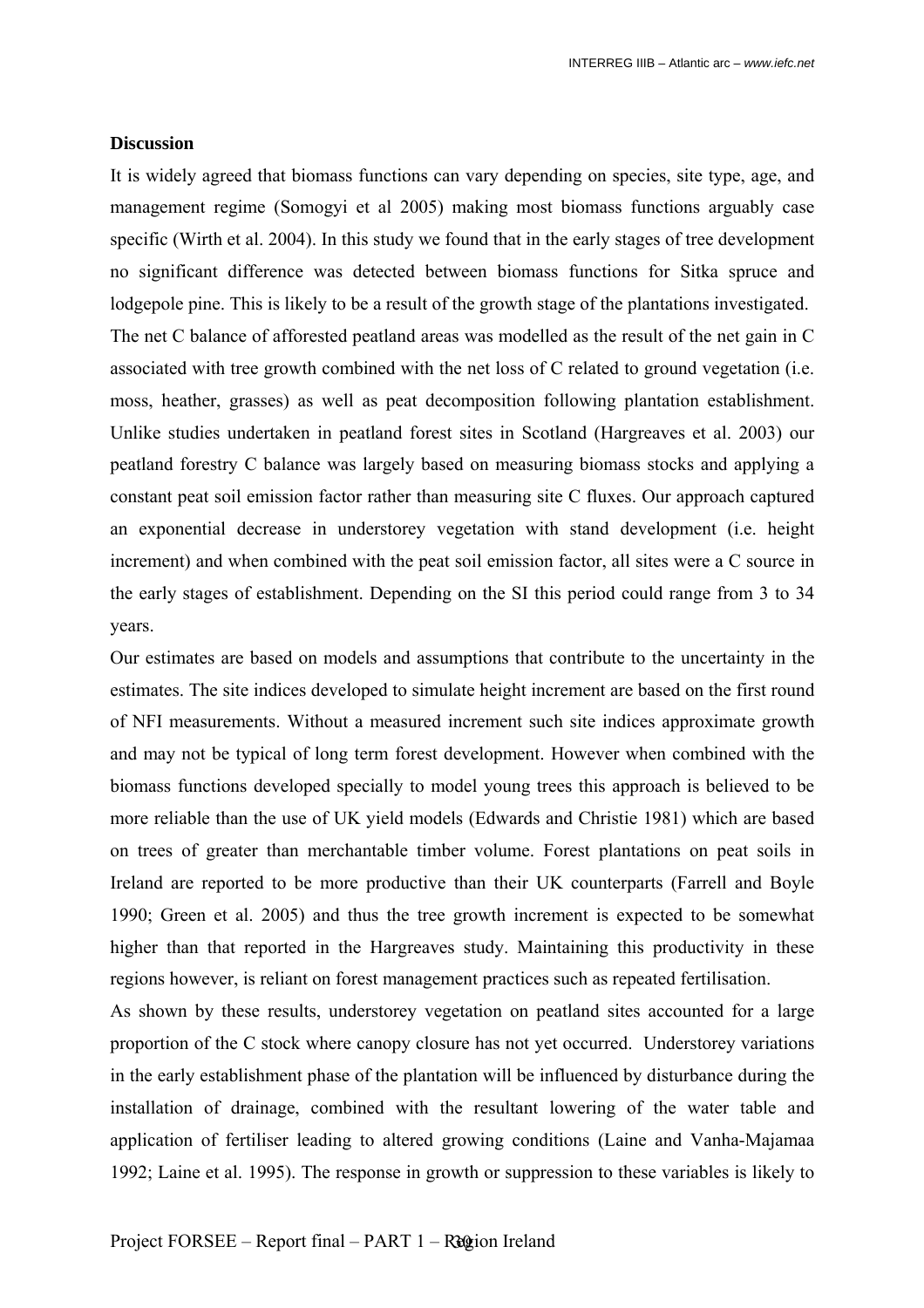have contributed to the large variation in C stocks in the early stages of forest development reported here. Although these factors were not explored here, the model developed allows an estimation of the contribution of understorey biomass to site C stock based on stand characteristics measured in the NFI.

The C emission from the peat soil is a significant contribution to the overall C budget in the early stages of stand development. Although some studies have found a correlation between time following drainage for forestry and C emission factors (Hargreaves et al. 2003), others have shown that the value is highly dependant on peat type and climatic conditions (Minkinnen and Laine 1998; Minkinnen et al. 1999; Byrne and Farrell 2005). In a comparative study Byrne and Farrell (2005) found no apparent pattern in relation to site type (i.e. pre afforestation, different age classes and a clearfell) on blanket peatland in Ireland, suggesting that forestry development did not always lead to increased C emissions. Preliminary information on the effectiveness of drainage recorded in NFI plots on blanket peatland areas indicated that in the short to medium term (i.e.  $5 - 20$  yrs), drainage may not always be successful in maintaining an aerobic layer (Green et al. 2005). This would subsequently have an impact on the organic soil C dynamics as well as on stand productivity. The existence of such confounding factors makes the changes in C dynamics difficult to model against stand age. In the absence of a dynamic mode, we took the IPCC default approach to estimating losses from organic soil with a constant emission factor (Penman et al. 2004). However to meet good practice reporting to the KP, Ireland will be required to develop a full C budget model for peatland forest areas.

The introduction of the EU habitats directive (92/43/EEC), which in the context of Irish forestry, is supported nationally through county based indicative forest strategies (Anon 2003) and the forest grant and premium application process, has resulted in a decrease in the annual area of blanket peatlands being afforested. The contribution of blanket peatland forests to the annual afforestation program will as a result decline. Subsequently so too will their significance to the overall area reported to Article 3.3 of the KP. Nonetheless significant areas still remain accountable under national greenhouse gas inventory reports to the United Nations Framework Convention on Climate Change (UNFCCC). Modelling the C dynamics of these forests as they reach maturity, are harvested and subsequently reforested still requires in depth study to develop a nationally specific model to provide C stock and stock change estimates in these areas.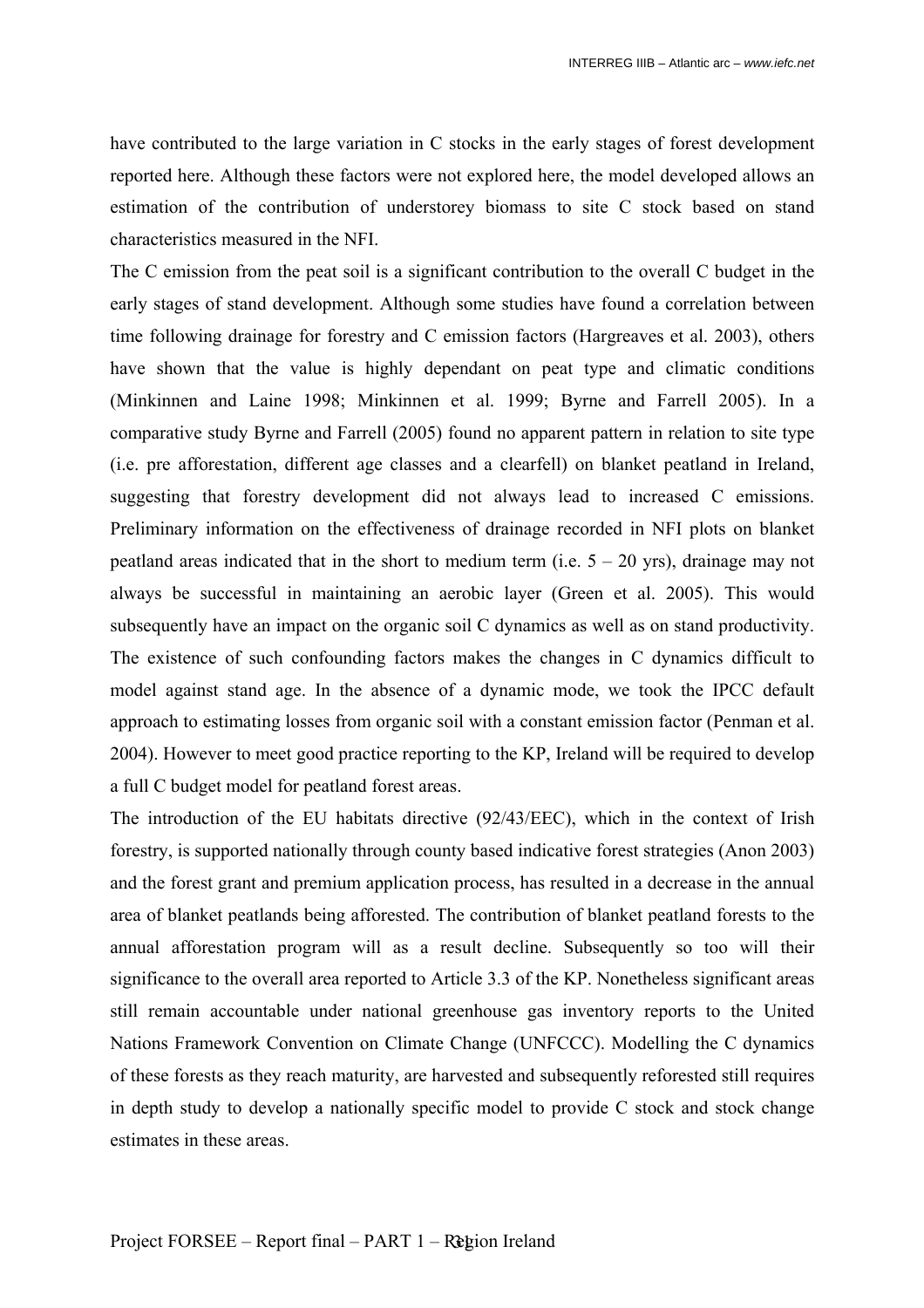### **Conclusion**

The relationships developed here for the estimation of C stocks in the above and belowground biomass pools are based on NFI data inputs. They are particular to plantations where trees have yet to reach merchantable timber volume and are therefore useful in the development of C stocks with low uncertainty for KP purposes. However the emissions associated with the draining of organic soils are significant to the overall C budget in the early stages of stand development and will require further investigation to meet good practice reporting under the terms of the IPCC.

### **Acknowledgements**

This work was made possible through funding provided by the Irish National Council for Forest Research and Development (COFORD), the European Commission: Programme Environment and Sustainable Development (CarboInvent Project: contract No. EVK2-2002- 00157) and the FORSEE project co-funded by the EU and ERDF – Interreg Altlantic Area. Many thanks to those farmers who willingly allowed access to their property and the removal of trees. Also to Paul Gardiner, Luke McGurdy and West Coast Forestry for assisting in the field and the laboratory. Final thanks go to Dr Kenneth Byrne for suggesting improvements to this paper.

#### **References**

- Anon (2000). Code of Best Forest Practice Forest Service, Department of Marine and Natural Resource, Dublin, Ireland.
- Anon (2003). Indicative Forest Strategy for County Mayo. Forest Service, Department of Communications, Marine and Natural Resources, Johnstown Castle Estate, County Wexford.
- Brown S (2002). Measuring Carbon in Forests: Current Status and Future Challenges. Environmental Pollution 116: 363-372.
- Byrne KA and EP Farrell (2005). The Effect of Afforestation on Soil Carbon Dioxide Emissions in Blanket Peatland in Ireland. Forestry 78 DOI 10.1093/forestry/cpi020.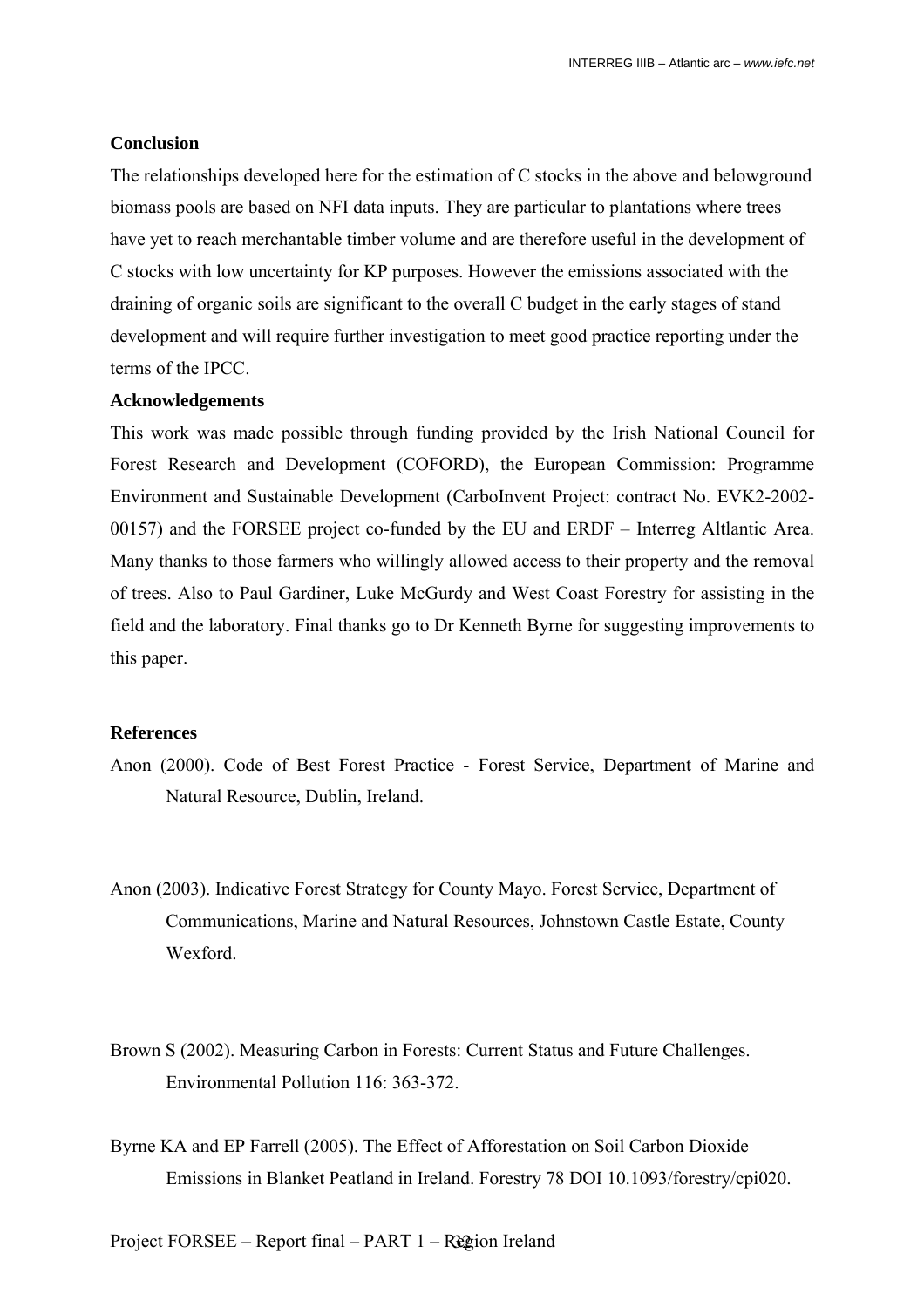- Byrne KA and M Perks (2000). Possibilities for Carbon Sequestration in Irish Forest. Biotechnology, Agronomy, Society and Environment 4: 300-302.
- Cienciala E (2005). Preparation of GHG Reports in the LULULCF Sector Under UNFCCC/KP - Progress in European Countries. Land-use related choices under the Kyoto Protocol. In Obligations, Options and Methodologies for Defining 'Forest' and for selecting activities under Kyoto Protocol Article 3.4, CarboInvent Workshop, Graz, Austria.
- Collins J and T Cummins, Eds. (1996). Agroclimatic Atlas of Ireland. AGMET. Dublin, Prime Print.
- Edwards, P and J Christie (1981). Yield Models for Forest Management. Edinburgh, Forestry **Commission**
- Farrell, EP and G Boyle (1990). Peatland Forestry in the 1990s. I. Low-Level Blanket Bog. Irish Forestry 47: 69.
- Gallagher, G, E Hendrick and KA Byrne (2004). Preliminary Estimates of Biomass Carbon Stocks in Managed Forests in the Republic of Ireland over the Period 1990-2000. Irish Forestry 61(1): 35-46.
- Green, C, B Tobin, M O'Shea, EP Farrell and KA Byrne (2005). Above- and Belowground Biomass Measurements in an Unthinned Stand of Sitka Spruce. European Journal of Forest Research. DOI 10.1007/s10342-005-0093-3.
- Green C, KA Byrne and EP Farrell (2005). Developing a Kyoto Carbon Budget for Afforestation Activities under Article 3.3. CarboInvent Final Report. Dublin, Forest Ecosystem Research Group.
- Hargreaves KJ, R Milne and MGR Cannell (2003). Carbon Balance of Afforested Peatlands in Scotland. Forestry 76(3): 299-317.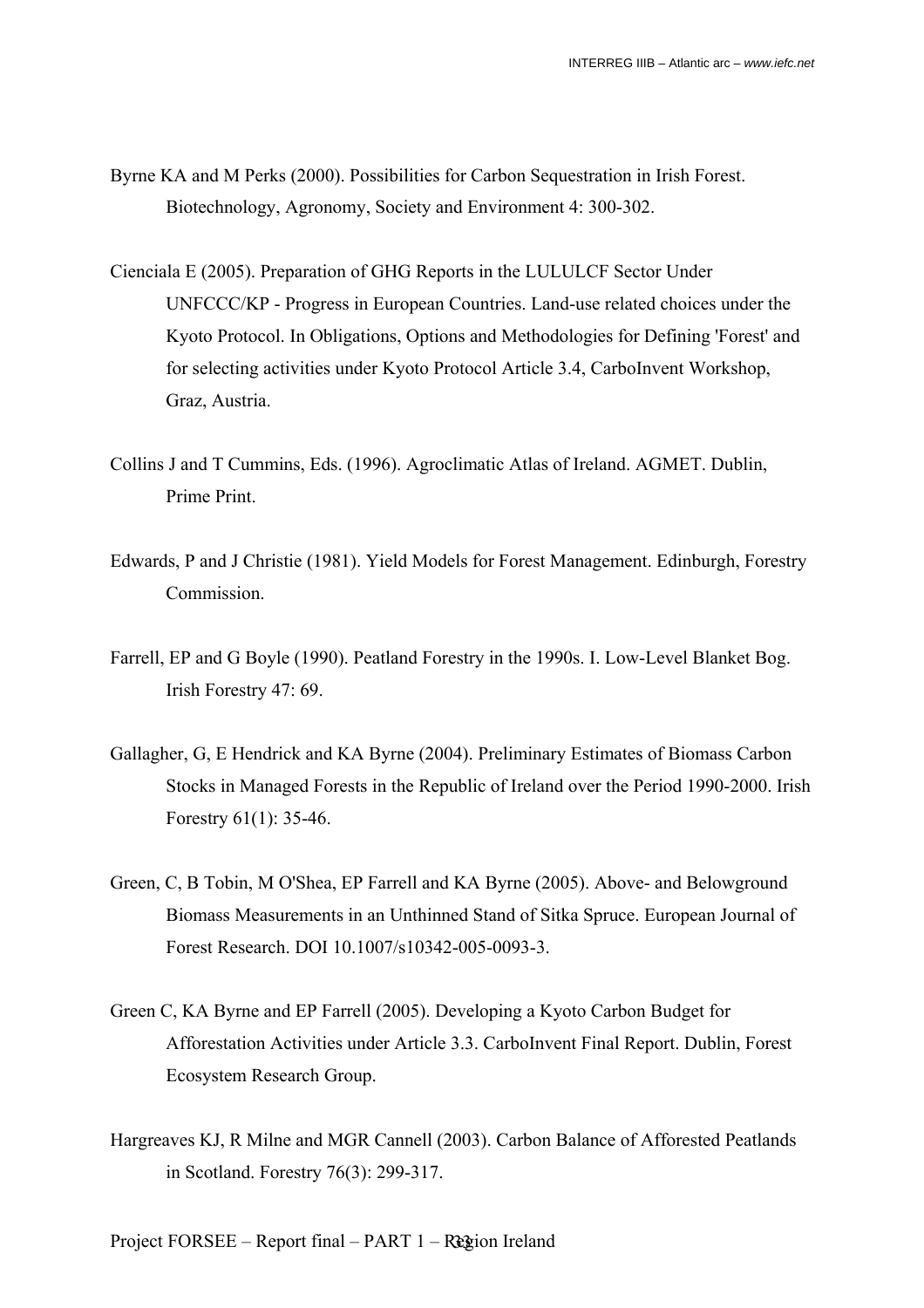- Laine J and I Vanha-Majamaa (1992). Vegetation ecology along a rophic gradient on drained pine mires in southern Finland. Ann. Bot. Fennici 29: 213-233.
- Laine J, H Vasander, R Laiho (1995). Long-term effects of water level drawdown on the vegetation of drained pine mires in southern Finland. Journal of Applied Ecology 32: 785-802.
- MacCarthy R and RM Keogh (1984). Biomass Potential of Conifers on Peatlands. In proceeding of 7th International Peat Congress, Dublin.
- Minkinnen K and J Laine (1998). Long-Term Effect of Forest Drainage of the Peat Carbon Stores of Pine Mires in Finland. Canadian Journal of Forest Research 28: 1267-1275.
- Minkinnen K, H Vasander, S Jauhiainen, M Karsisto and J Laine (1999). Post-Drainage Changes in Vegetation Composition and Carbon Balance in Lakkasuo Mire, Central Finland. Plant and Soil 207: 107-120.
- Mitchell R, B Zutter, D Gjerstad, G Glover and C Wood (1999). Competition among Secondary-Secessional Pine Communities: A Filed Study of Effects and Responses. Ecology 80: 857-872.
- Niklas KJ (1995). Size-Dependant Allometry of Tree Height, Diameter and Trunk Taper. Annals of Botany 75: 217-227.

Otte ML, (Ed). (2003). Wetlands of Ireland. Dublin, University College Dublin Press.

Penman J, M Gytarsky, T Hiraishi, T Krug, T Kruger, D Pipatti, L Buendia, K Miwa, T Ngara, T Tanabe and F Wagner, Eds. (2004). IPCC Good Practice Guidance for Land Use, Land Use Change and Forestry. Ipcc National Greenhouse Gases Inventories Programme. Institute for Global Environmental Strategies (IGES), Hayama Kanagawa Japan.